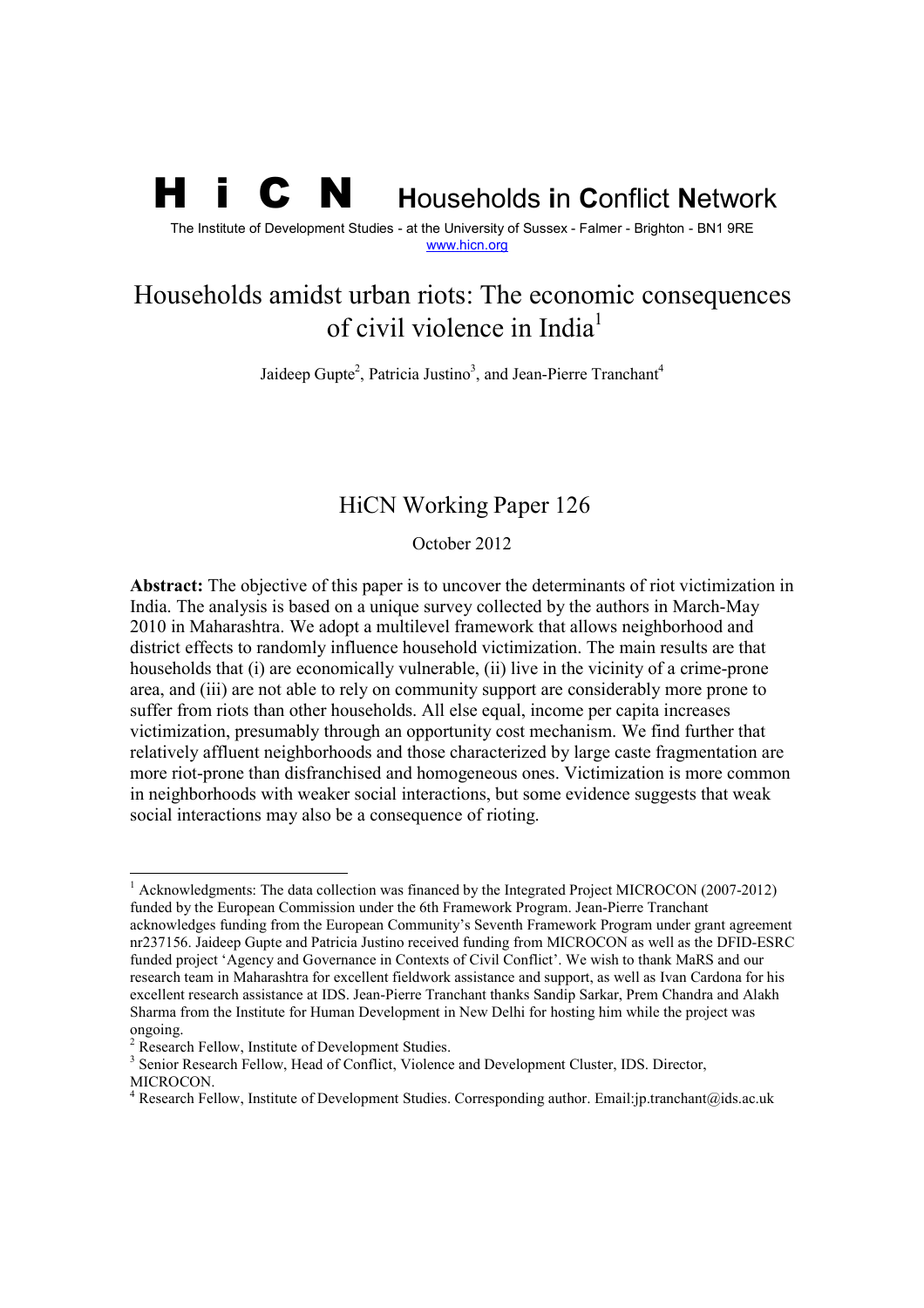## **1 Introduction**

The World Bank (2011) has recently estimated that one in four people in the world (1.5 billion) live in countries affected by conflict, fragility and high levels of criminal activity. Yet the literature on violent conflict mostly focuses on civil wars, while other forms of violence remain largely under-researched. Although civil wars have represented a serious constraint to development and political stability in recent decades, many countries are affected by local conflicts and forms of social unrest that result in considerable economic, social and political costs, sometimes more so than larger-scale armed conflicts (Barron, Kaiser & Pradhan 2004, Collins & Margo 2004*a*, Collins & Margo 2004*b*, Deininger 2003, Klinken 2007, Murshed & Tadjoeddin 2009, Wilkinson 2004, Wilkinson 2005). Persistent forms of civil unrest have also often constituted the initial stages for more violent conflicts.<sup>1</sup> Existing literature offers, however, remarkable limited understanding on the dynamics of non-war forms of violence.

<span id="page-1-0"></span>This paper addresses this gap in the literature. The paper presents the results of a new study on the micro-foundations of civil violence in India. The main objective of the paper is to identify empirically the determinants of riot victimization at the household level within a multilevel framework that takes into consideration how civil violence dynamics plays out at the neighborhood and district levels. The analysis is based on a unique dataset collected by the authors in March-May 2010 in the state of Maharashtra, which has experienced some of the highest rates of civil violence in India since the early 1980s. To the best of our knowledge this is the first study to empirically analyze the foundations of civil violence in India from a bottom-up perspective. To that purpose, the study identifies and analyzes important links between individual and household experiences of violence and wider neighborhood and district dynamics through the use of multilevel models.

While much has been written about riots in India, there is very limited understanding of the relationship between endemic rioting and individual forms of economic, social, political and physical vulnerability. Episodes of rioting are commonplace in India and their causes are addressed in a large and well established literature (Tambiah 1996, Brass 1997, Varshney 2002, Wilkinson 2004). Much of this literature analyses different factors (at national, state and city levels) that may account for the emergence of riots in India in particular locations and at particular points in time. The literature fails, however, to explain how within the same communities different people experience riots in different ways, and how these important variations in turn may affect the outbreak, organization and persistence of civil violence across neighborhoods and cities in India. There is some literature on the individual experiences of violence in India (for instance Chatterji & Mehta 2007). This literature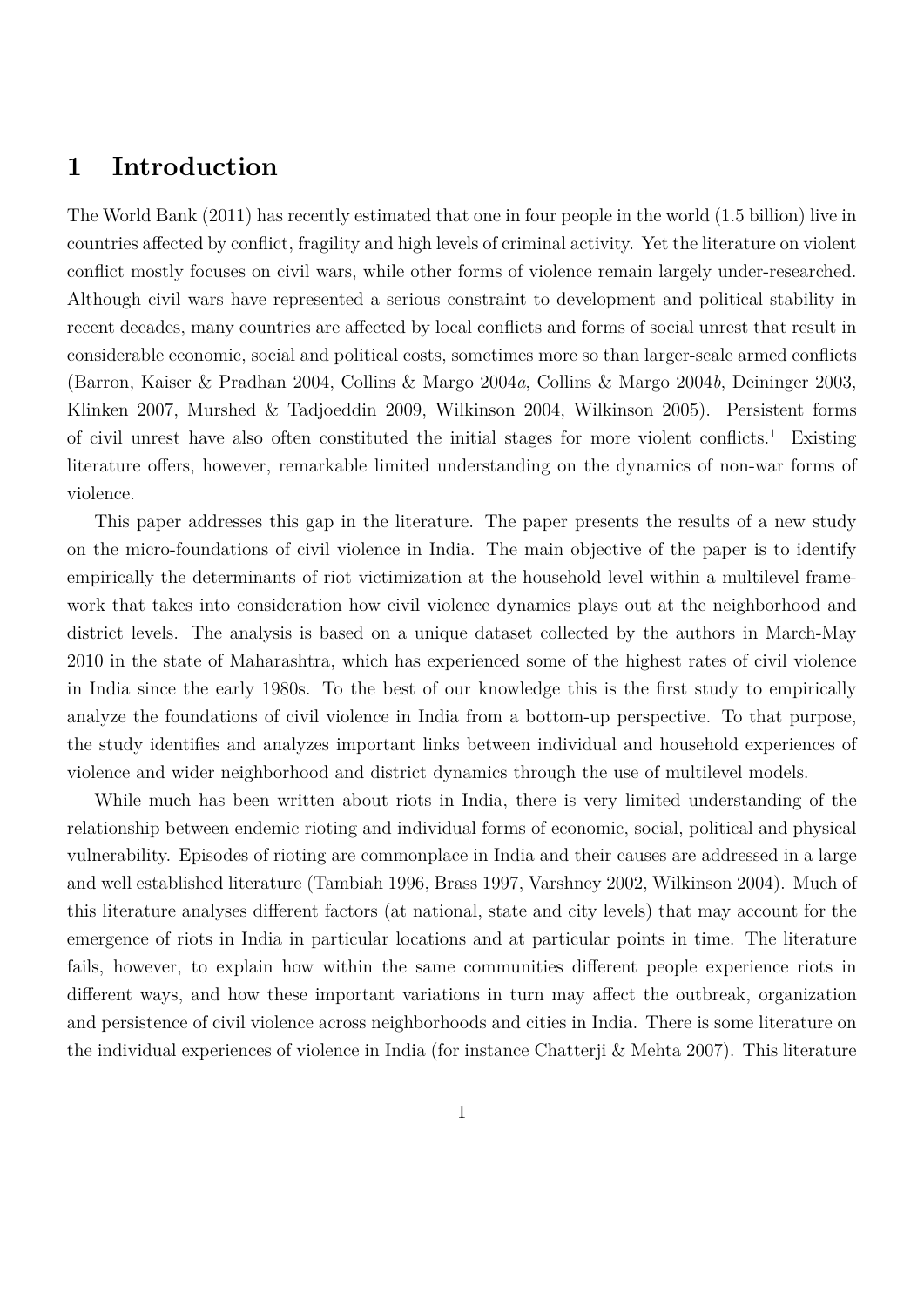is, however, based on small sample case studies, that fail to account for the fact that individual experiences of violence are very much linked to wider political, social and economic dynamics at the neighborhood, city, district and even state and country levels. Using an original household survey in the state of Maharashtra, we are able to document the extent of victimization, its profile and some of its consequences. Importantly, we are able to do so by inserting the micro level into wider neighborhood and district contexts thanks to the particular way in which the household sample is clustered within neighborhoods and districts across Maharashtra.

The paper is organized as follows. Section [2](#page-1-0) below provides background information on communal violence in India in general and across the state of Maharashtra more specifically. Section [2](#page-1-0) also introduces the Maharashtra Longitudinal Survey on Civil Violence and Welfare (MHLS), which provides the basis for the empirical study.<sup>2</sup> In section [3](#page-4-0) we review the existing literature on rioting in India in order to derive possible testable hypotheses on the determinants of riot exposure among households, neighborhoods and districts. The econometric analysis of the determinants of riot victimization are presented and discussed in section [4.](#page-8-0) We start by presenting the results of a set of simple bivariate analyses, before introducing the results of more complex multilevel models where the linkages between micro and neighborhood and district levels are explored. Section [5](#page-20-0) summarizes the main conclusions of the paper.

## **2 Maharashtra Longitudinal Study on Civil Violence and Welfare**

#### **2.1 Dataset and sampling design**

In March-May 2010, the authors implemented a unique household survey across Maharashtra with the objective of obtaining fine-grained data on social, economic and political processes associated with the persistence of civil violence, and its consequences on individuals, households and neighborhoods.

Given the high concentration of rioting in certain areas in Maharashtra and the fact that riots are (despite constant and regular) a rare event in such a large state, we followed a clustered sample approach. To assess the prevalence of rioting within the state, we used district-level data from the Maharashtra Police on *Jatiya Dangali* which captures 'significant' riots reported at the police station level for which a First Information Report was filed with a magistrate. These data, spanning the period 2003-2008, contains information on the number of communal riots for each district. The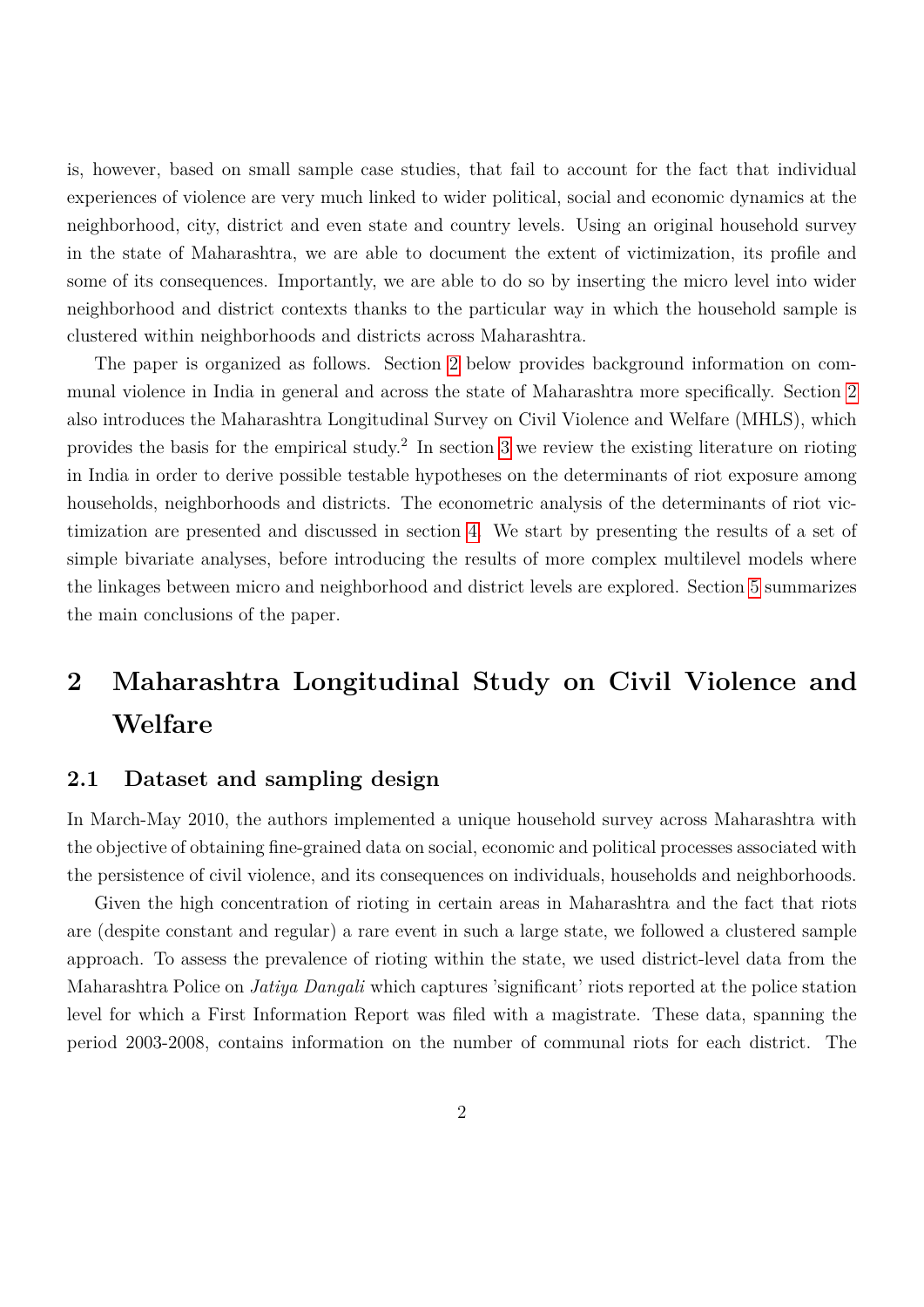dataset reports 75 communal riots in 2006, 74 in 2007 and 186 in 2008 in Maharashtra.

We discounted this data progressively by an order of  $1/6$ th, so that 6 riots in 2003 equated to 1 riot in 2008. This was done in order to give a greater weight to more recent riots, thereby ensuring a good recall by those interviewed and allowing us to capture short and medium term impacts of violence. The average of the discounted data was ordered and clustered into three categories of districts: high rioting district (5 or more riots per district per year), medium rioting district (more than 1.5 and less than 5 riots per district per year) and low rioting district (less than 1.5 riots per district per year). We took into account the geographical spread of the state by choosing districts that represented all administrative regions and socio-cultural division in the sample. Our final selection included three districts in each of the medium and low clusters, and four in the high cluster. Figure [1](#page-26-0) displays the location of sampled districts within the state.

For each of the ten districts, we then collected information on the precise location of instances of civil violence in the 24 months prior to fieldwork (2008-2010). We did this through a scan of print and online media, as well as key informant interviews. Our aim in doing so was to identify urban areas where violence took place (our sites of interest) within which to sample neighborhoods. In some instances, we were able to narrow down these urban areas to particular neighborhoods. In others, the information we were able to gather was less specific and we could not identify sites of interest below the town level.

Overall, 45 neighborhoods were then randomly selected from the list of voting-booths zones corresponding to our sites of interest. Each voting booth zone covers roughly 200 households, which equates to approximately 1000 individuals of voting age. In spatial terms, this was equivalent to an area which our research team could walk the perimeter in approximately twenty minutes.<sup>3</sup> It follows that neighborhoods in this study are very small units. The fact that neighborhoods are small even relative to our sites of interest had two main advantages: firstly, it allowed us to generate reliable neighborhood-level variables by aggregating a relatively small number of individual answers, and secondly, it ensured sufficient variability in the degree of exposure to civil violence across neighborhoods while reducing the risk that we missed relevant neighborhoods altogether.

The last stage of our sampling strategy consisted in randomly selecting households to be interviewed in each of our 45 sites/neighborhoods. Our field team began household interviews simultaneously from all starting points, working their way inwards. Household were randomly selected through a skip pattern, which for larger neighborhoods was 7 or 8 households, while for smaller neighborhoods was 4 to 5 households in order to ensure a sample of 24 to 25 households per neighborhood. This corresponded to a sample of around 10 per cent of all households in each neighborhood. Through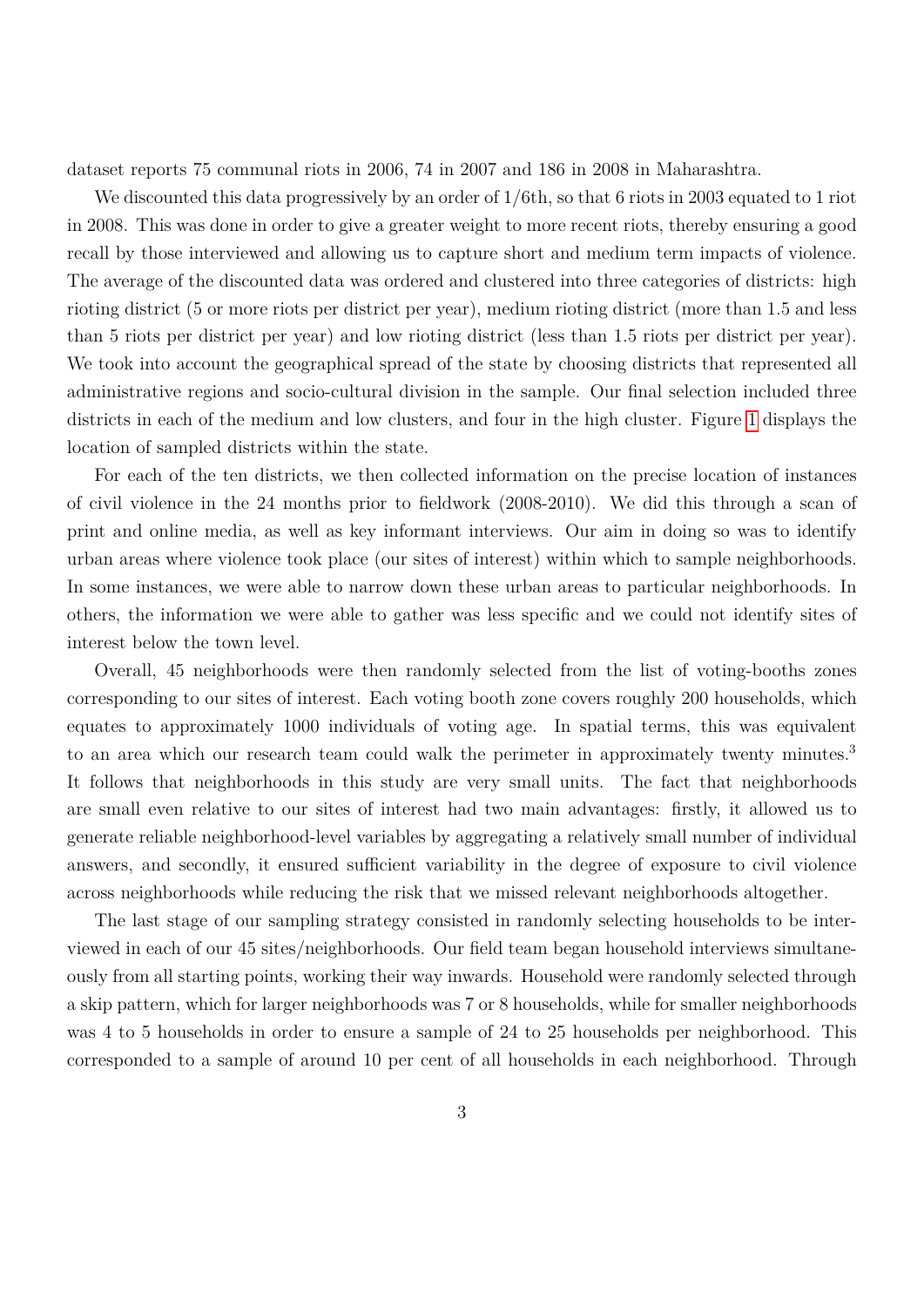this multi-staged sampling framework, we obtained a final sample of 1089 households, spread across forty-five neighborhoods, in ten districts in Maharashtra.

#### **2.2 Descriptive statistics**

The questionnaire administered to the respondents was in part meant to inform us on household characteristics associated with exposure to violence. To this end, the questionnaire included modules on income and consumption, access to services and amenities, the extent of civil violence in the neighborhood, and the experience of household members with acts of violence amongst others. We also gathered data on community relations and trust, with a special emphasis on relations with police and officials. Summary statistics are provided in table [1.](#page-27-0)

As became apparent during the sampling stage of the project, most of the sites affected by civil violence were slums/low income neighborhoods. An array of vulnerability indicators stemming from the survey confirms this. The median monthly income of the sample is 5,000 rupees (around 95\$) while the median household hosts 5 members. Because our sample is made of predominantly lowincome urban areas in every district, the sub-state variations in terms of income are much lower than representative district figures.

The two most common occupations are pupils/students (30 per cent) and housewives (25 per cent), that is, people not in the labor force. Amongst the active population in the sample, the main occupations are daily wage earners (22 per cent of the labor force), followed by service officers (10.2 per cent), manual laborers (9.6 per cent) and shop owners (7.6 per cent). Petty traders and businessmen constitute more than five per cent of the labor force. The predominance of casual laborers, together with the extremely high level of unemployment we found among the active population (13 per cent), low access to water and low levels of asset ownership are obvious signs that households in the sample are economically vulnerable in a very acute way.

#### **2.3 Exposure to civil violence and victimization**

<span id="page-4-0"></span>Our questionnaire included several questions to capture the exposure of households to various forms of civil violence. We will describe first the results of the module in which households self-report the number of events of civil violence that happened in their neighborhood in the last year. The question asked was: *In the last 12 months, have any of the following events occurred in your neighborhood?* The different events include: riots (*danga*), stone-pelting, public fights, damages of buses or public property, burning of tires, throwing of bottles, police harassment, agitation related to a *bandh* (strike)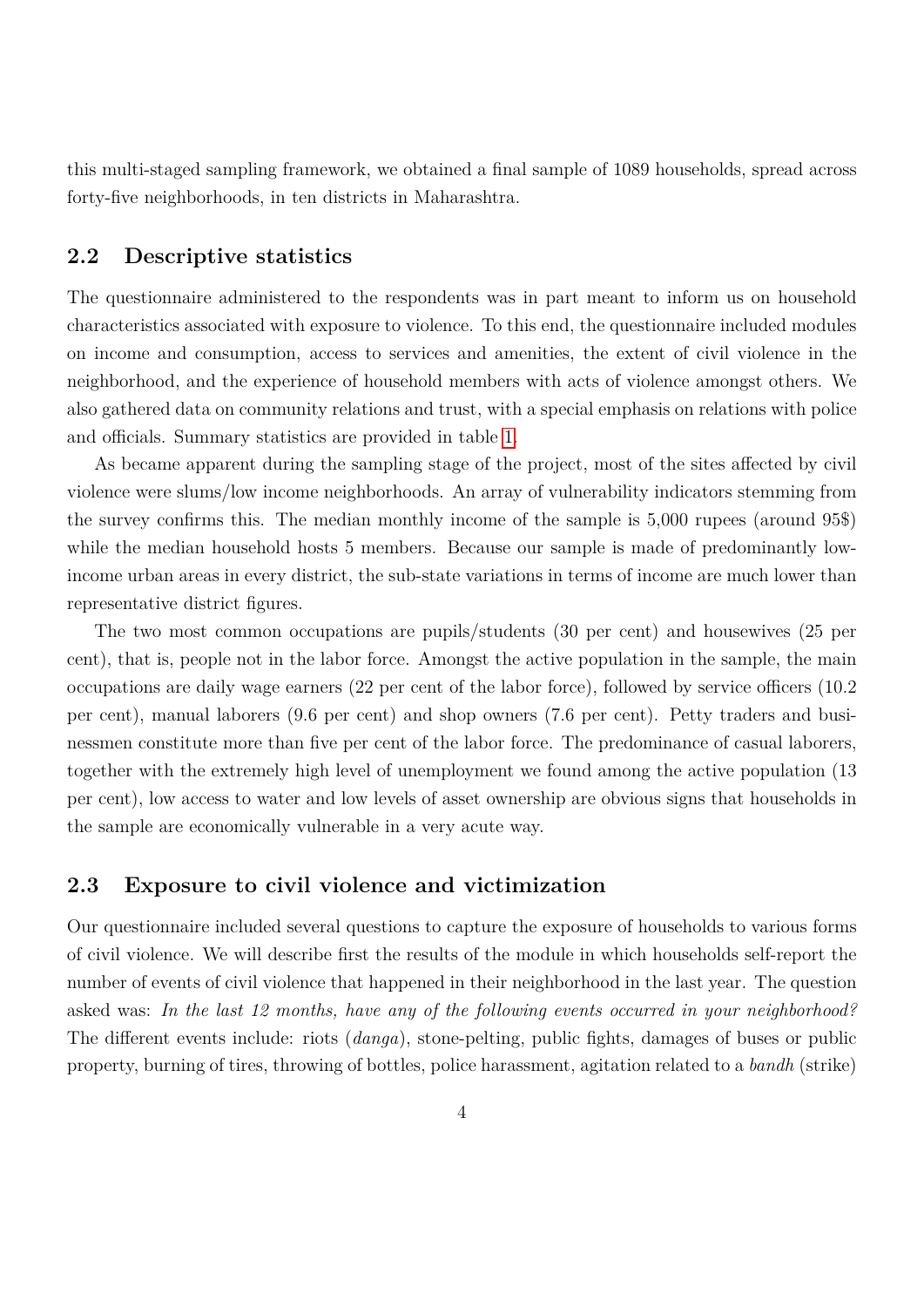and violence during curfew. Whilst some of these events may be considered as modalities of violence within the context of a riot (as stone-pelting or damages to property for example), they may also occur in the absence of it. As described in table [2,](#page-29-0) the most common forms of civil violence are riots: one in every five households reported at least one riot in their neighborhood, then public fights and stone-pelting. Curfew follows closely (14%) indicating that a majority of riots in the sample were severe enough to induce the state to resort to this coercive means of restoring law and order.

As is evident from table [2,](#page-29-0) most forms of civil violence are heavily concentrated in some neighborhoods. The median proportion of households reporting at least one public fight is 14% (8% for riot or stone pelting), well below the average proportion of exposed households. Evidence of neighborhood effects is further demonstrated by the analysis of variance of a fully unconditional random effect model in which the exposition to violence of household *h* living in neighborhood *n* is explained by a neighborhood specific effect and a disturbance term. The proportion of variance explained by the neighborhood random effect is 55% for riots, around 40% for curfews and stone pelting and 28% for public fights. These results suggest that household exposure to riots must be understood within the wider neighborhood context. We return to this point in the empirical analysis below.

We have captured levels of victimization using the following question: *In the past 24 months, did you or any member of the household experience a riot?* The question was asked after similar questions probing whether the household experienced negative events such as illness, flood or lost employment. In so doing, we are quite confident that our variable reflects actual impact on the household as opposed to signaling the simple presence of violence in the neighborhood. The fact that victimization rate is twice as low as the proportion of respondents declaring a riot occurred is also reassuring.

Overall, 136 households were victim of riots, which corresponds to 12.5% of the sample. Out of these 136 households, 26 suffered directly.<sup>4</sup> This minority of households declared they needed extra money to cope with the riot, either because of damages done to their house or shops or because of medical treatment of injuries.

## **3 Riot victimization in India: conceptual framework and determinants**

Communal violence, as riots are usually labeled in South Asian studies, refers to riots in which two communities (most often Hindus and Muslims in the case of India) clash and engage in killing,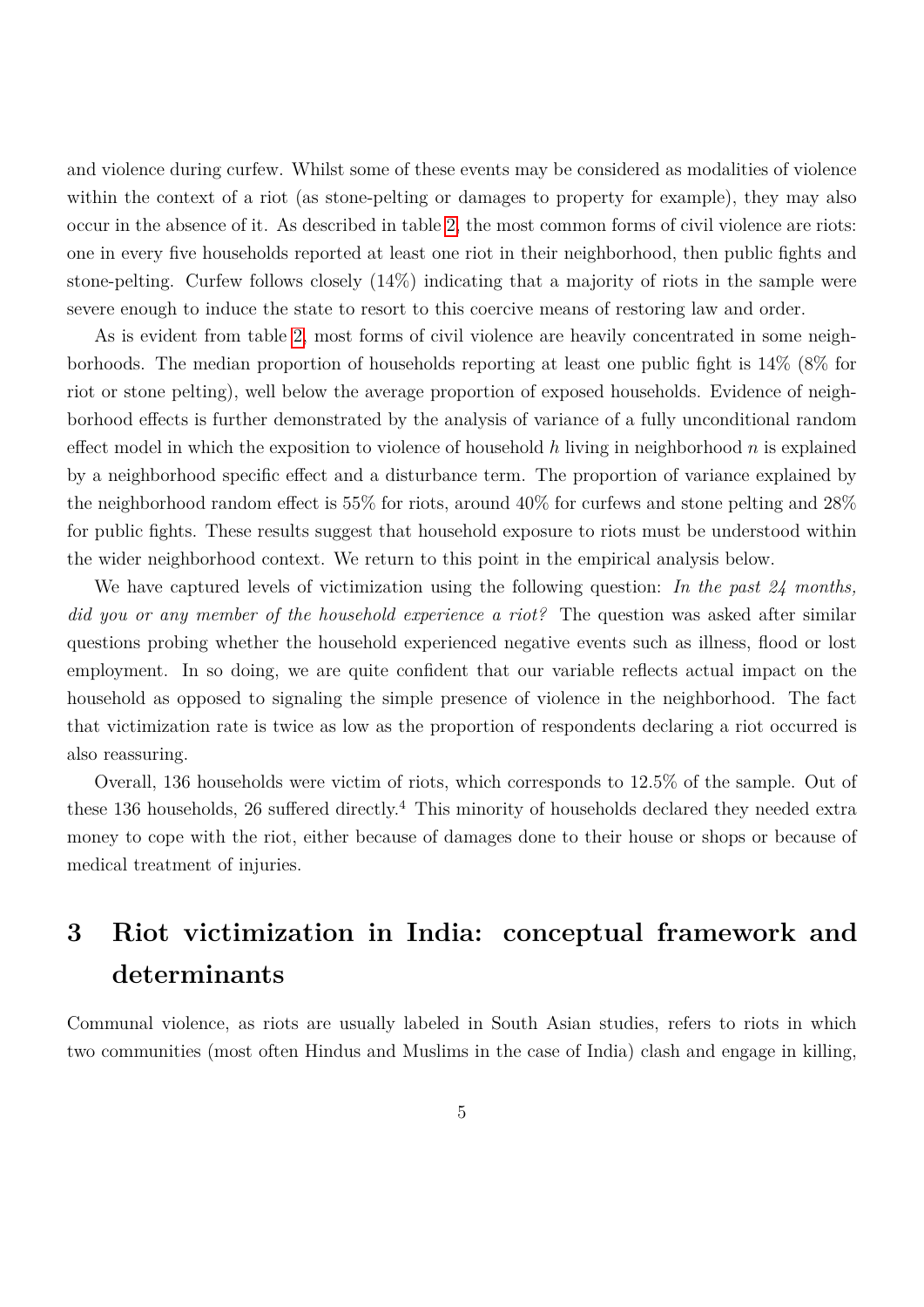maiming, looting, arson and destruction (Gupte 2012).<sup>5</sup> The single most important episode of communal violence in India took place during the partition of the erstwhile British Empire in which millions of Hindus, Sikhs and Muslims were killed or forced to move across the newly created border. Other notorious examples were the series of riots across Indian states after the destruction of the Ayodhya mosque in 1992, and the wave of violence in Gujarat in 2002.

In this paper, we use the term civil violence rather than communal violence to account for the fact that violence does not involve neatly defined communities (caste divisions play a great role for instance), as well as to emphasize that we will pay close attention to routine, smaller bouts of violence (Gupte 2012). The forms of civil violence of particular importance to our study are rioting and its closely related modalities including looting, ransacking, stone pelting and arson, and also, vigilantism, thuggery, gang violence and extortion.

Interestingly, there is very limited literature on the impact of civil violence in India on levels and types of victimization. Most of the literature has concentrated on explaining the outbreak of communal violence, with much less emphasis on the persistence of this violence across communities and cities in India, affecting specific social, economic and political groups. However, this literature provides some pointers regarding potential correlates of victimization. We are able to hypothesize that at least three main factors may be associated with levels of violence victimization: the presence of visible assets or resources that may attract opportunistic violence and increase physical vulnerability, the levels of integration within local communities and group identity. In addition, our own sampling exercise discussed in the previous section showed us that in Maharashtra areas of recurrent and persistent violence are also areas of acute economic vulnerability. We discuss these factors in more detail below and describe the indicators we will use for each one in our empirical analysis in section [5.](#page-32-0)

#### **3.1 Physical insecurity**

It is a well known fact that looting, arson and destruction of private and public property are among the main modalities of riots (Tambiah 2005). Even though the crowd may have originally gathered peacefully, it is easy for criminal elements to infiltrate it or merely exploit the confusion caused by the gathering. Some of these activities may be for personal gain. We hypothesize that households displaying visible assets are at greater risk either because of direct targeting or opportunistic looting. Opportunistic looting has been reported in many instances of civil violence whereby individuals exploit the riot to settle scores, enrich themselves or get rid of business rivals (Engineer 1991,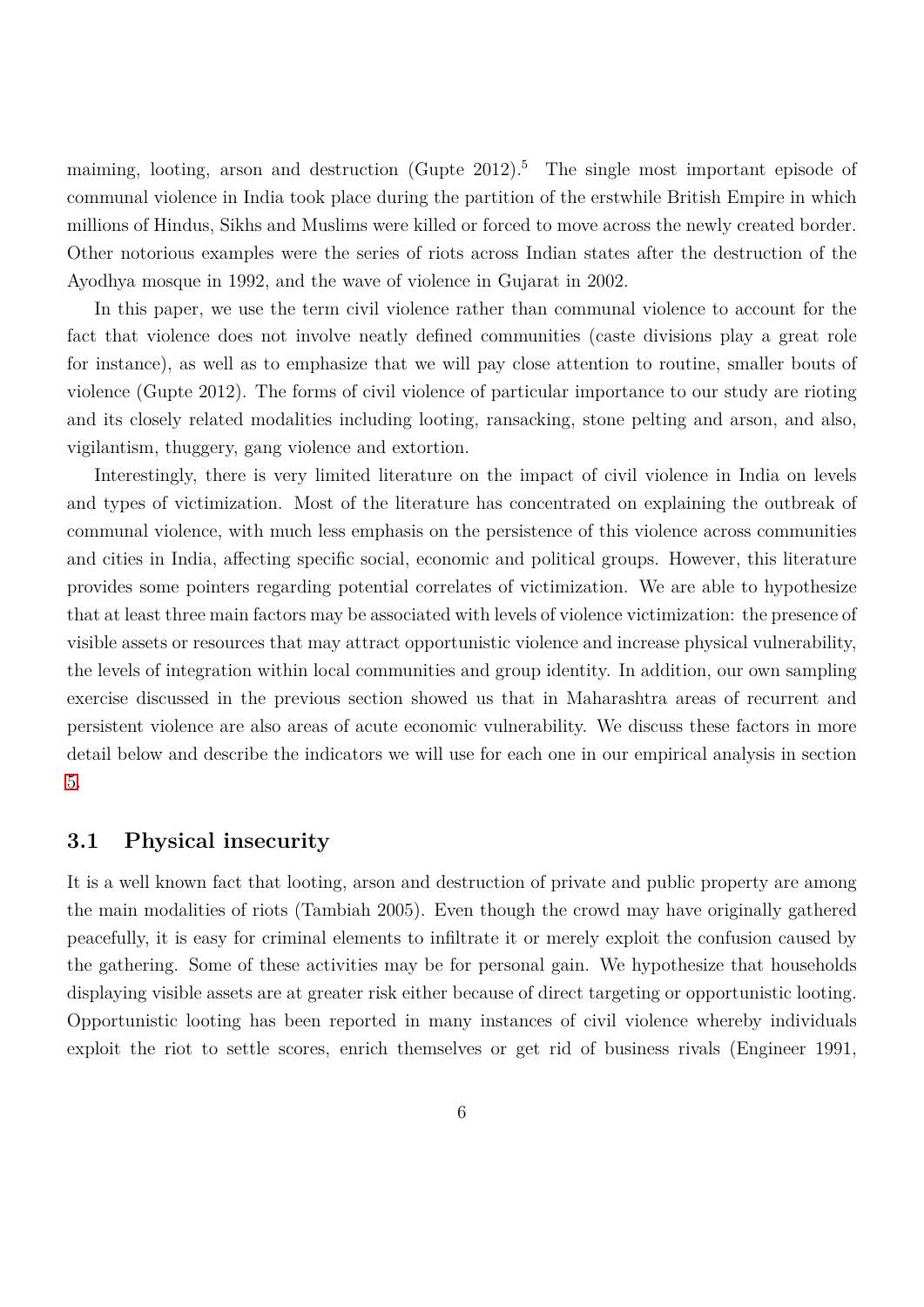Wilkinson 2004).

In the context of impoverished urban areas, visible assets are relatively uncommon. We consider as an indicator of visible wealth the share of following variables any given household owns: presence of a dish TV, car/scooter/motorcycle, air conditioning device, and generator. All these assets are readily visible from the outside, particularly in single storied shacks, tenements or houses, and signal potential riches inside the dwelling. In addition to visible assets, the size of the house and the material in which it is built (concrete/brick or in a building, as opposed to less permanent materials) and whether the household owns a shop are other possible attributes that put households at risk. It is worth noting that the material of the dwellings is a two-faceted indicator: on the one hand houses made of permanent materials may signal wealth and attract looters, but on the other hand houses made of non-permanent materials are easier to plunder. The presence of visible assets may increase physical vulnerability depending on the relative safety of the area where the household lives. We will consider as an indicator of physical vulnerability the existence of unsafe places in the proximity of households, as reported by households themselves, and the distance to the police station.

#### **3.2 Insertion within local community**

In low income areas of India there are few means available to households to protect themselves. Physical protection is likely to be more effective when household benefit from strong integration within local social networks (Mitra & Ray 2010). Social networks convey information about upcoming trouble and allow people to take steps to protect their family and assets (Tambiah 1996). Once the riot starts, households with high level of social capital will be able to receive aid from the community (e.g. food). In addition, households that know their local police and other important actors in the community are likely to be protected as their houses and people will be watched by police, their neighbors and so forth. Varshney (2002) has famously argued that the strength of civic life is the main factor that dampens the outbreak of violence between Hindu and Muslim communities, whereas Jha (2008) shows that the two groups will peacefully coexist if they complement each other in terms of local productive activities, and competition and inequalities between the two groups are kept low.

The indicators we use to account for household insertion within local networks include: the number of years a given household has lived in its current dwelling, whether respondents trust their neighbors and the local police, whether they normally ask for community support in times of need, and whether they are engaged in civil life through membership in various organizations.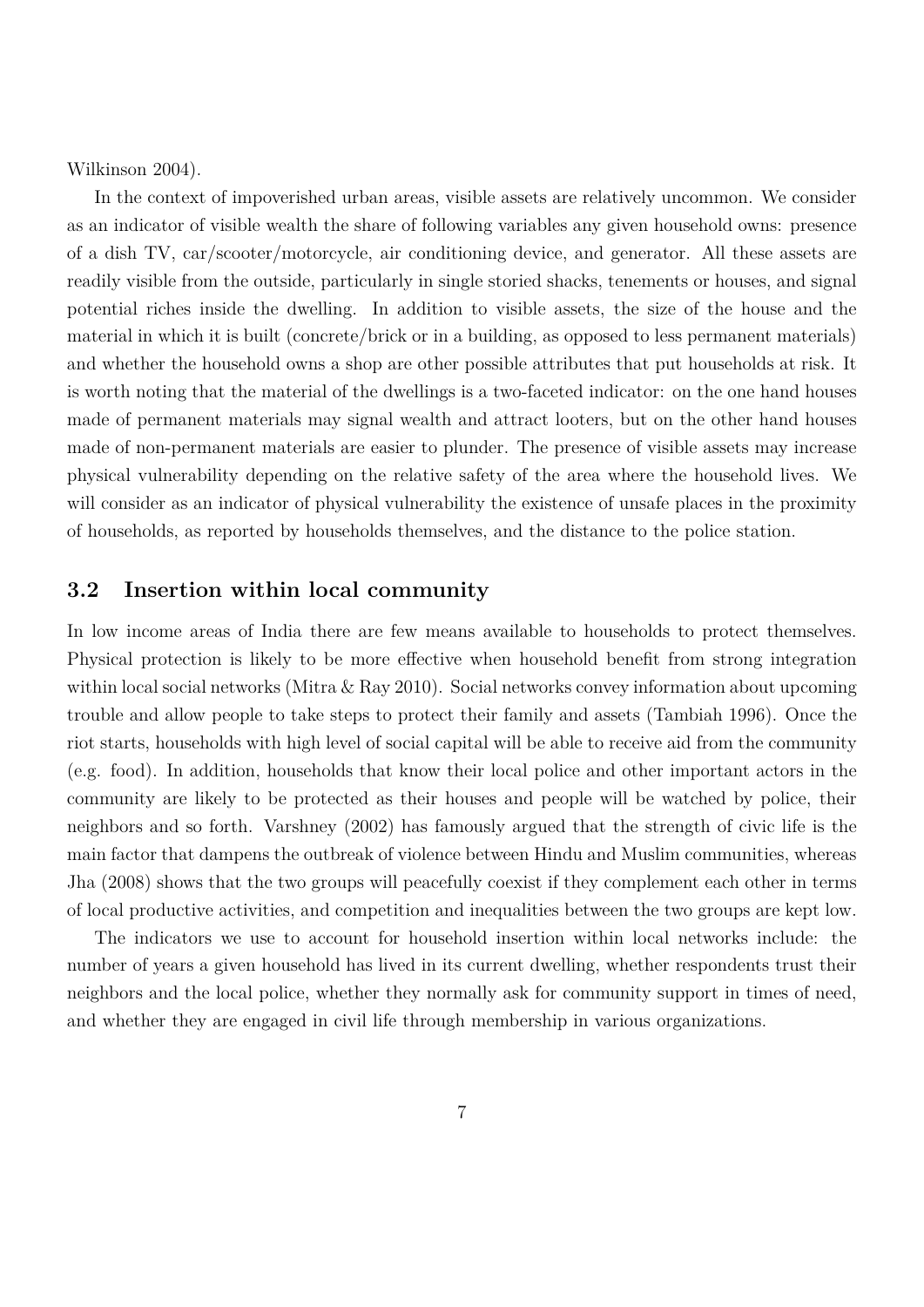#### **3.3 Identity markers**

Riots are known in India as *jatiya dangali*, i.e. ethnic riots, a term that conveys the idea that violence occurs between identifiable groups.

The hierarchical structure of our data offers a unique possibility to model identity markers at the household *and* neighborhood levels. We will thus be able to ascertain whether the potential victimization effect of any marker operates at the macro level (neighborhoods with specific distributions of caste, language and religion are more prone to rioting) or at the micro level (within neighborhoods, households with specific identity markers are prone to be affected) or at both at the same time. The Maharashtra questionnaire included questions on religious affiliations, caste (*jati*) and language. We matched each *jati* with its corresponding status (ST, SC, OBC, others) in the state of Maharashtra<sup>6</sup>, and we use the latter as our household caste variable. As for language, we will distinguish between native Marathi speakers and native speakers of other tongues (predominantly Hindi and Urdu) as a means to capture the migration issue (Maharashtrians v non-Maharashtrians) that cuts across religious affiliations and has proven important in political violence dynamics in the state (Hansen 1996, Hansen 2000). At the community level, we computed fractionalization and polarization indexes of *jati*, larger caste grouping and religious affiliations. The fractionalization index is given by  $F_n^j = 1 - \sum_{n=1}^{j=J}$ *j*=1  $(p_j^2)$  where *j* represents the identity line under study, *J* the total number of categories within the identity line,  $n$  the neighborhood and  $p_j$  the share of households with identity *j* in neighborhood *n*. Per the definition of Montalvo & Reynal-Querol (2005) the polarization index is given by  $P_n^j = 4 \sum_{n=1}^{j=J}$ *j*=1  $p_j^2(1-p_j)$ .

#### <span id="page-8-0"></span>**3.4 Economic vulnerability**

Economic vulnerability refers to the households' capacity to withstand adverse shocks. As mentioned earlier, riots are very disruptive for households that directly suffered from damages. However the majority of victims in our sample does not suffer from injuries or damaged houses but instead from the indirect consequences of riots. Curfews are of particular importance. Severe riots are associated with curfews, sometimes for an extended period of time. Curfews make it difficult or impossible to buy food, other first necessities, and medicines, or secure access to doctors as well as getting to work. Yet the welfare impact of curfews have not been a subject of analysis.<sup>7</sup> A notable exception is provided by Paul Brass (2006*a*) who writes: *"[in the slum areas of a city in India] in the summer months of hellish heat and humidity, where often large families comprising three generations of persons live in*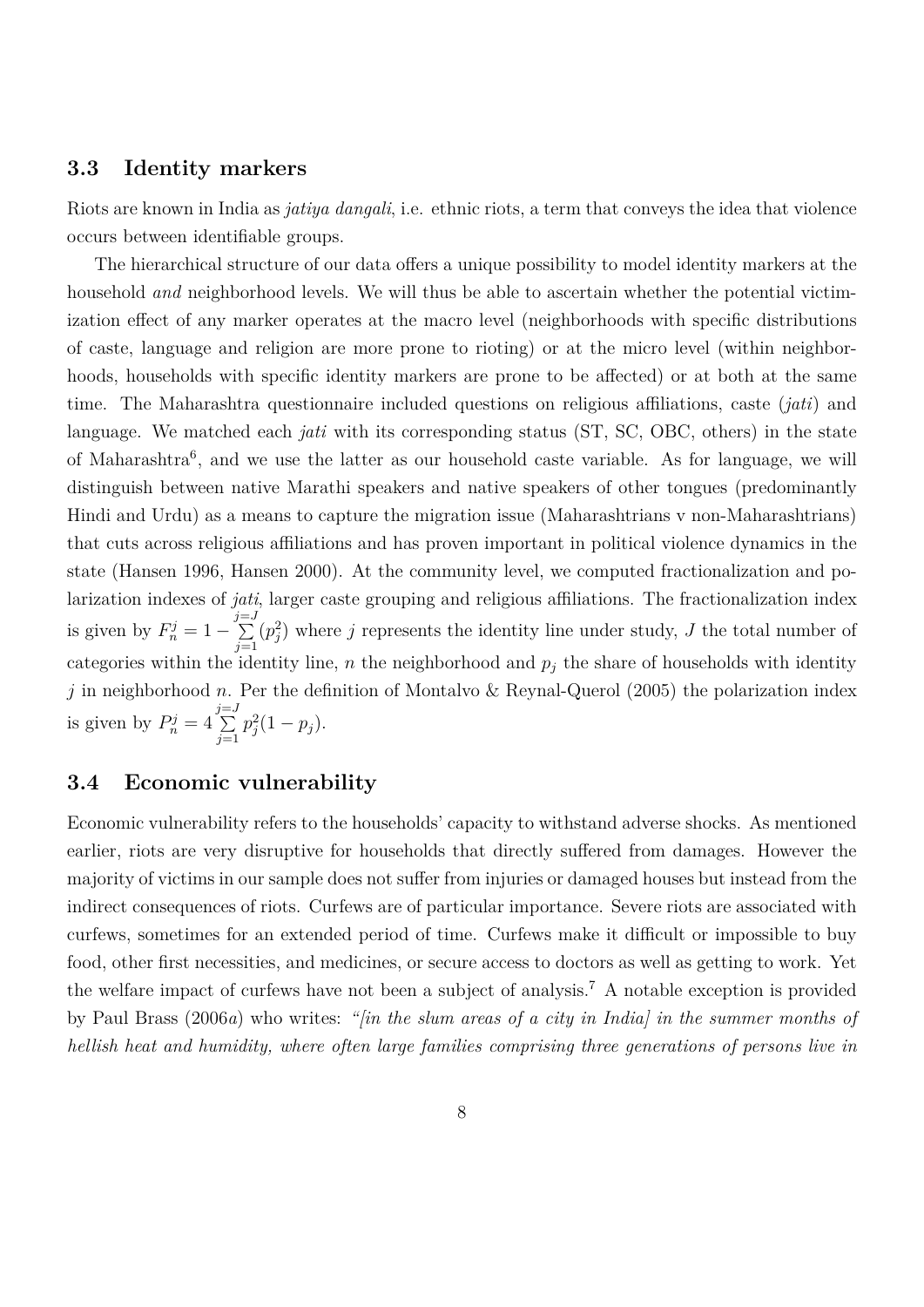*tiny flats without running water or toilets, with minimal stocks of food, curfew is invariably a dire experience easily turned into a catastrophe. This is especially the case for daily wage-earners who have to feed large families from their income, who have no monetary reserves whatsoever, and who face hunger within two days and potential starvation when curfew is imposed for weeks, as it often is, with minimal hours when movement outside one's house is allowed for the purpose of obtaining necessities."*.

Even when a curfew is not enforced, riots have the potential to temporarily disrupt the functioning of markets and communities. It is our assumption that those most vulnerable to changes in their economic conditions are more prone to acutely suffer from any disturbances, not matter how shortlived, brought by rioting. Those with a secure stream of income, comfortable savings and who are not reliant on informal arrangements to get by are conversely apt to navigate through the conflict insofar as they are not directly affected.

We will use several indicators to capture economic vulnerability: monthly income per capita, possession of non-visible assets, reliance on community's assistance, capacity to use savings in case of need and whether the household relies on daily wages. In addition, we will make use of a subjective valuation of each household's welfare with respect to others in the neighborhood. Income per capita is also an indicator of the monetary opportunity cost incurred by households if the riot and ensuing curfew keep them away from work for an extended period of time. Those with high income are not likely to experience the same level of hardship as that experienced by the poor, but in contrast may experience higher levels of foregone revenue.

### **4 Econometric analysis of determinants of victimization**

We start by exploring the determinants of exposure to riots in Maharashtra through a set of naive bivariate analyses. These reveal simple correlations between victimization and the above hypothesized predictors, but lay down some ideas about the degree with which victims and non-victims differ in these characteristics.

#### **4.1 Bivariate analysis**

Table [3](#page-30-0) displays whether predictors of physical vulnerability, insertion within local networks and economic vulnerability differ between victims and non-victims. This provides a first insight as to whether and which categories of household-level factors and neighborhood characteristics are relevant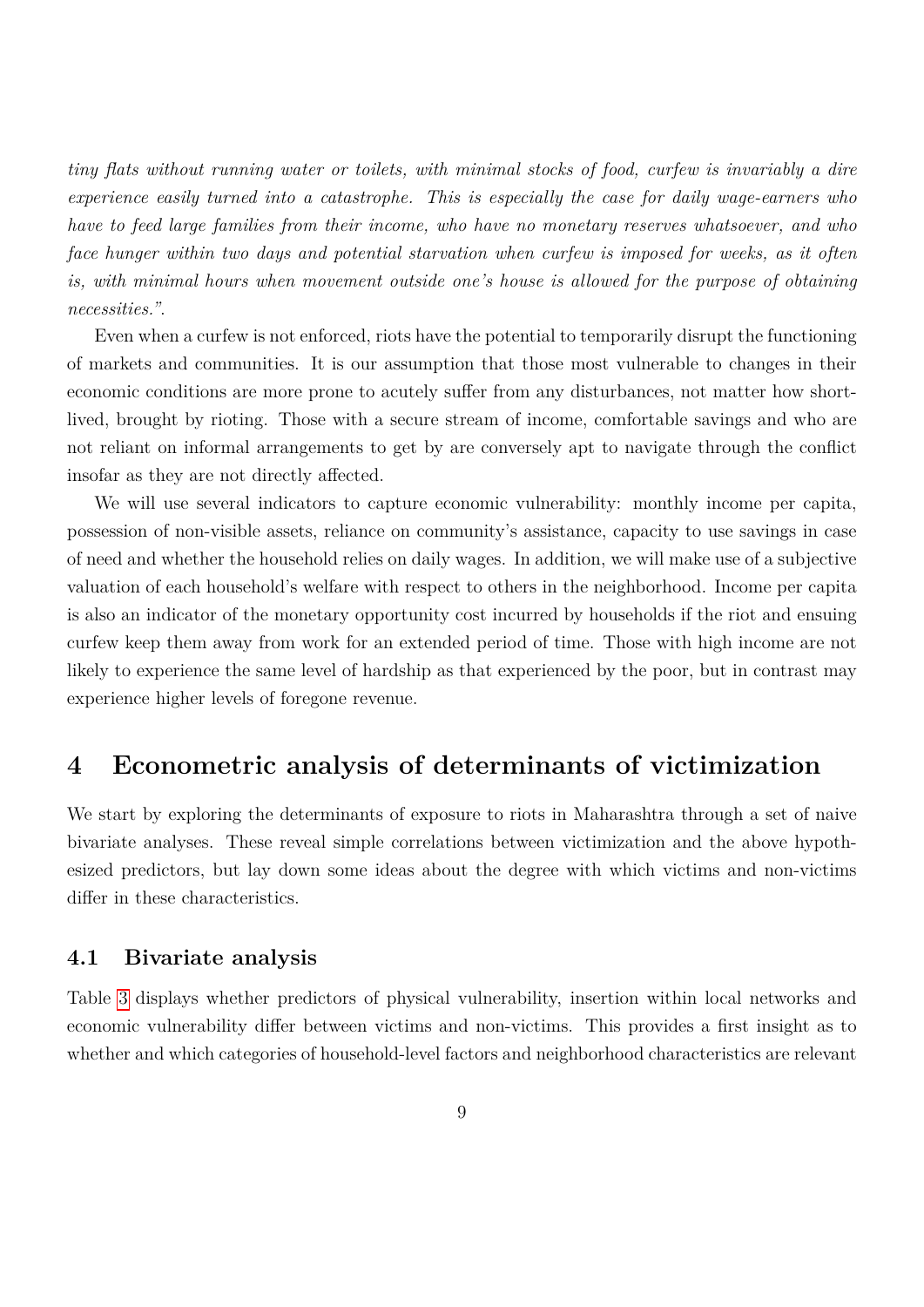to explain household victimization. Covariates of identity lines will be dealt with later.

Several variables of physical insecurity are significantly correlated with household victimization: the index of visible assets, the size of the dwelling and the reported presence of an unsafe place in the area. All correlations exhibit the expected signs. Other predictors of physical vulnerability do not appear to significantly relate with victimization.

Are victims of riots less inserted in local networks and less likely to trust their neighbors or the police? According to the correlations displayed in table [3](#page-30-0) the answer is a clear (and counterintuitive) no: households that reported to have been affected by a riot do trust their local police significantly more and exhibit a higher rate of civic engagement than non-victims. There is no significant correlation between victimization and trust toward neighbors.

The evidence on the role of economic vulnerability on victimization is equally contradictory to our hypotheses: victims tend to resort less to community help in case of need, their income per capita is 400 rupees higher than non-victims and they enjoy an extra 1.5 hours of running water per day with respect to non-victims. The only contrast is the average access to electricity which is lower by one hour per day for victims.

Correlations results for identity markers are shown in table [4.](#page-31-0) We can see that among victims, the share of Hindus is significantly larger than within non-victims (by about 16 percentage points) whilst the converse is true for Muslims. There is no correlation between Buddhist affiliation and victimization. The same lack of relation appears for broad caste groupings. In contrast, Marathi speakers constitute 67% of the victims but only 47% of non-victims, a sizable and statistically significant difference. Does that mean that Hindu households are more prone to suffer from riots than their Muslim neighbors? Are native Marathi-speakers more at risk than native Hindi or Urdu speakers? Or do these results signal that predominantly Hindu (or Marathi) neighborhoods are more frequently hit by civil violence than predominantly Muslim (or non-Marathi) ones? We cannot at this stage answer these questions without falling prey to the *atomistic fallacy* which would consist in using the household-level correlations to inform on correlations at the neighborhood level. The lower part of table [4](#page-31-0) provides a crude way to bring in neighborhood effects into consideration and overcome the atomistic fallacy. The sample has been restricted to the 8 neighborhoods wherein at least 50% of the respondents reported themselves as victims (84 out of the 136 victims live in these 8 neighborhoods). One can see that now the correlation between religious affiliations and victimization vanishes while that between Marathi and victimization, although reduced in magnitude, remains significant at the 5% level.

The upshot of this exercise is to show that household victimization relates to many household-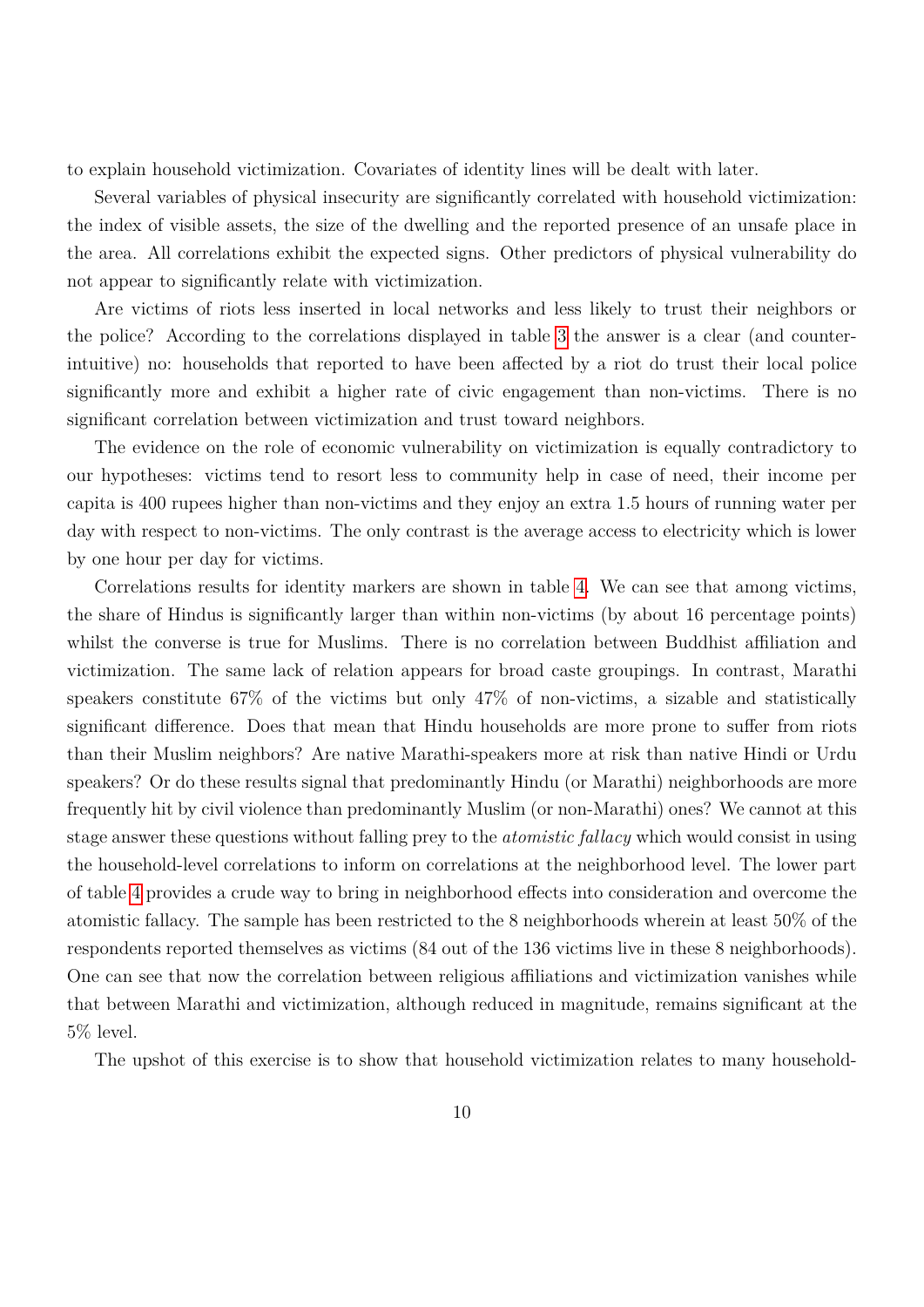level predictors, thereby confirming that within riot-affected neighborhoods, patterns of victimization exist. The sign of correlations is however the opposite to what we hypothesized. Yet the above analysis is unable to disentangle household and community effects. Insofar as riots are localized events, it might be for instance that income does not operate at the household level but at higher level. In other words, more affluent households may be more likely to be affected not because they are richer than their neighbors, but because riots are more common in affluent neighborhoods. We now turn to a multivariate and multilevel analysis to properly account for such effects.

#### **4.2 Multivariate analysis of victimization**

#### <span id="page-11-0"></span>**4.2.1 Empirical specification**

We model the probability to be affected by a riot using a three-level logit model with random intercepts representing unobservable heterogeneity at both neighborhood and district levels. The hierarchical structure of our data is such that households are nested within neighborhoods which themselves are nested within districts. We will refer to level 1 as the household level, level 2 as the neighborhood level and level 3 as the district level. The multilevel modeling we propose allows us to correct the estimations for the dependence of residuals that arise between households within neighborhoods, and between neighborhoods within districts. Furthermore, these source of dependences of residuals are not a mere source of problem to the econometric exercise, but are in and of themselves important elements of the analysis. The questions we ask are the following: what are the respective contributions of neighborhood and district effects to household victimization? How do they vary once household and neighborhood covariates are introduced? Do some variables exert a different effect at the household and neighborhood levels? A multilevel model is a good way to address these questions while correctly accounting for the hierarchical structure of the data in the estimations. For sake of clarification, we will refer from now on to our empirical model as a three-level random-intercepts model. Alternative definitions include random-effect model, a mixed model or a hierarchical non-linear model. The difference between these terms is just semantic as all describe a model that features both fixed parameters to be estimated and random effects which can not be directly estimated (but can be predicted).

Any model with random effects requires that the unobservable components are uncorrelated with the covariates. In the context of a three-level model it means that the random effects associated with both neighborhood and district levels are uncorrelated with the covariates. This assumption does not hold if there exist omitted factors at level 2 or 3 which are correlated with level 1 covariates. Such a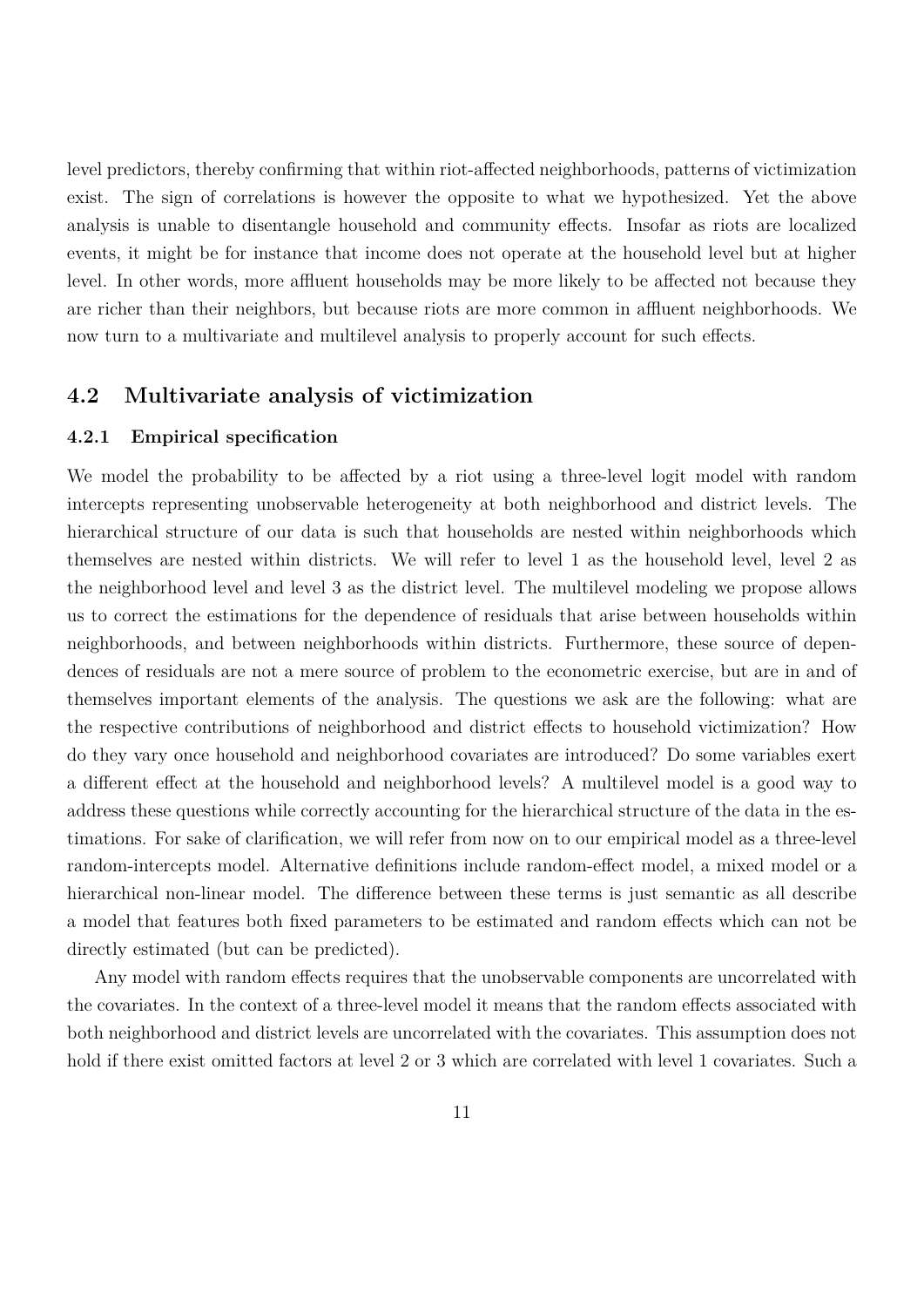situation is very likely in most applications so that researchers usually prefer to use a fixed effect (or within) estimator whose consistency does not hinge on this assumption. However, the fixed effect estimator comes at the cost of increased variance of the coefficients (since they fully parametrize the unobserved heterogeneity), the impossibility to explore the effects of contexts - which are key to our paper, and to produce out-of-sample predictions (Gelman & Hill 2012). Fortunately, the Mundlak-Chamberlain approach allows us to avoid using fixed effects while ensuring that the random effects model is valid (Mundlak 1978, Chamberlain 1980). The approach advocated by Mundlak and Chamberlain consists in approximating the unobservable heterogeneity at level L by the means of covariates at level L-1. The three-level logit model with random intercepts can then be written as

$$
logitPr(y_{hnd} = 1|x_{hnd}, \zeta_{nd}, \zeta_d) = \beta_1 x_{hnd} + \beta_2 W_{nd} + \zeta_{nd} + \zeta_d + e_{hnd}
$$
\n(1)

with

$$
\zeta_{nd} = \mu_{nd} + \theta \overline{x}_{nd} \tag{2}
$$

$$
\zeta_d = \mu_d + \gamma_1 \overline{x}_d + \gamma_2 \overline{w}_d \tag{3}
$$

where *yhnd* takes the value 1 if household *h* in neighborhood *n* in district *d* reports it was affected directly or indirectly by a riot. To simplify the notation,  $x_{hnd}$  represents the vector of householdlevel covariates and *wnd* denotes the set of neighborhood-level variables. The random intercepts at the neighborhood level,  $\zeta_{nd}$ , and district level,  $\zeta_{d}$ , are assumed to be a function of the withinneighborhood means of household covariates  $(\bar{x}_{nd})$  and the within-district means of neighborhood covariates  $(\overline{w}_d)$ , respectively. Conditional on these means, the random intercept at each level  $(\mu_{nd}$ and  $\mu_d$ ) is assumed independent of the covariates  $(x_{hnd}$  and  $w_{nd}$ ). The Mundlak-Chamberlain approach to random effect estimations is a potent yet underused one. By partitioning the unobserved heterogeneity into within and between components, it considerably weakens the assumption that random effects must be uncorrelated with the covariates. The correlation between a level L random effect (e.g. *ζnd*) and a level L-1 covariate (e.g. *xhnd*) must operate through the covariance between the group mean  $(\bar{x}_{nd})$  and the random effect (Raudenbusch & Bryk 2002, p. 262). By controlling for the group means one removes by construction the correlation between the level 1 covariates and the level 2 random effect and hence restores the validity of the random effect estimation (Mundlak 1978). The coefficients associated with the group means  $(\theta, \gamma_1 \text{ and } \gamma_2)$  are interpreted as contextual effects, which are the difference between the within and between effects of a given variable.<sup>8</sup> It is worth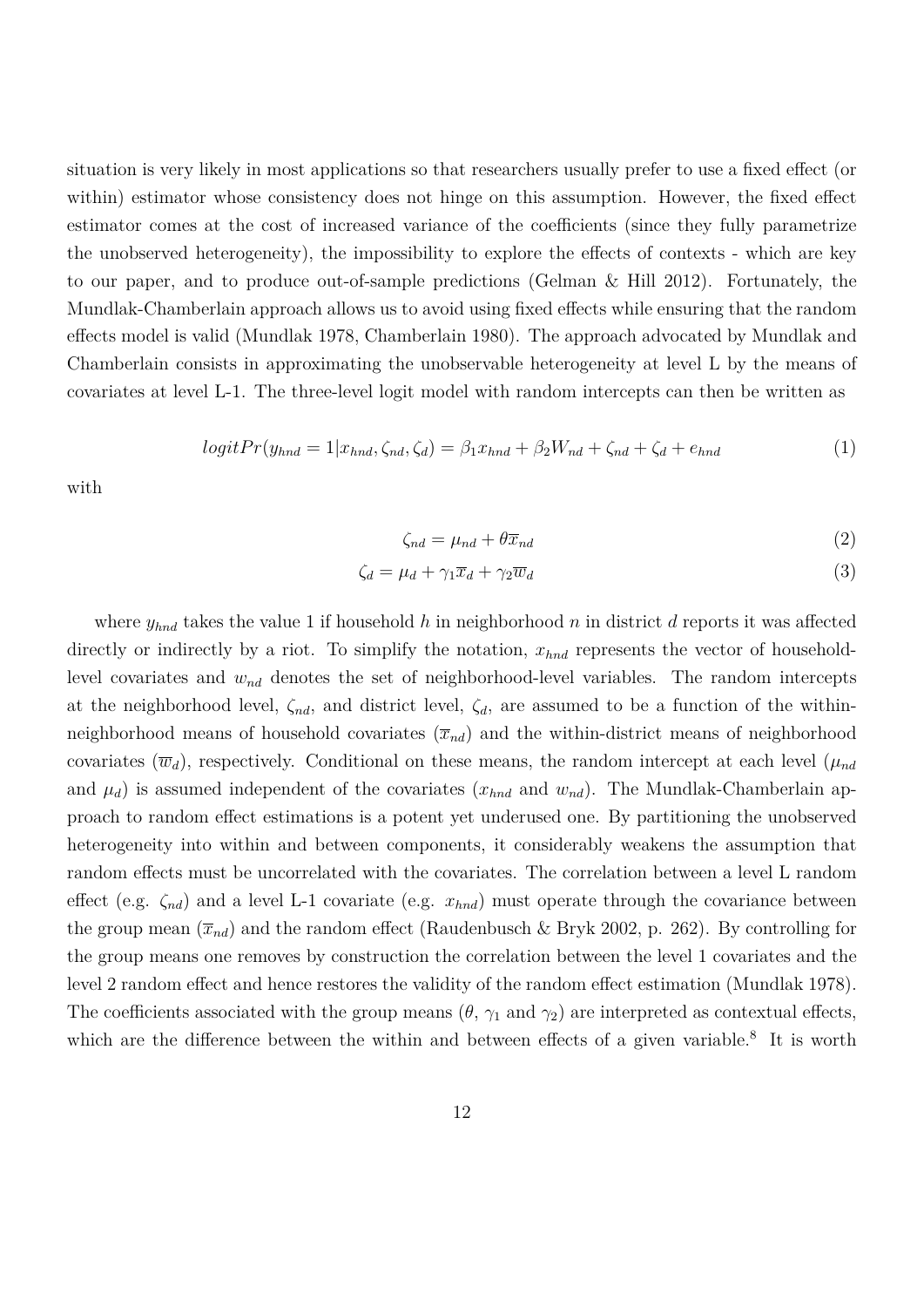noting that the Hausman test which is abundantly used in the literature to choose between fixed and random effects is fundamentally a test that  $\theta$ ,  $\gamma_1$  and  $\gamma_2$  are equal to zero. In that case, contextual effects are absent and both estimators are equivalent. If contextual effects are statistically non-null, one needs to include them as additional covariates to restore the equivalence between fixed and random effects (see e.g. Mundlak 1978, Rabe-Hesketh & Skrondal 2012, Fielding 2004, Snyders & Berkhof 2008).

The omission of higher levels variables is not the only concern in our empirical strategy. The absence of correlation between  $x_{hnd}$  and  $e_{hnd}$  remains crucial for the consistency of the estimations (and is independent of the choice between fixed and random effects). We will discuss the reliability of this identification assumption later in the paper.

The estimations are run with the *xtmelogit* command in stata with seven integration points at each level.

#### **4.2.2 Results**

We begin by estimating a model like in equation [1](#page-11-0) without neighborhood-level predictors  $(w_{nd})$  and without the within-neighborhood means (i.e.  $\bar{x}_{hnd}$ ). The results are displayed in the first column of table [5.](#page-32-0) With neighborhood and districts effects now accounted for, we can see that the householdlevel variables behave very differently compared to the previous bivariate estimations. The coefficient associated with the variable of distance from the police station is surprisingly negative and significant at the 10% level. The point estimate is substantial: *ceteris paribus* an increase in distance from 5 to 20 minutes (which represents the inter-quartile of the distribution of distance to the police station) translates into a reduction of 40 % of the odds of victimization ( $\exp 0.036 * 15 = 0.62$ ). The presence of a crime hotspot is the second variable of physical vulnerability that is significant in the estimation (at the 1% level), this one with the hypothesized positive sign. Its associated odds ratio of 5 is very large. The index of visible assets, the size of the house and the other predictors of physical vulnerability do not appear significantly related to household victimization.

Trust toward neighbors reduces the odds of victimization by 44% (exp−0*.*583), an impact significant at the 10% level while trust toward the police is very imprecisely estimated. Further, households which can rely on the assistance of the community in case of need are 75% less likely to report a victimization status (with  $p$ -value $<0.05$ ). The numbers of years households spent in their current house do not play a role in explaining odds of victimization. The last variable of 'social capital', i.e. whether a household member is engaged in a CSO/political party/trade union or other group,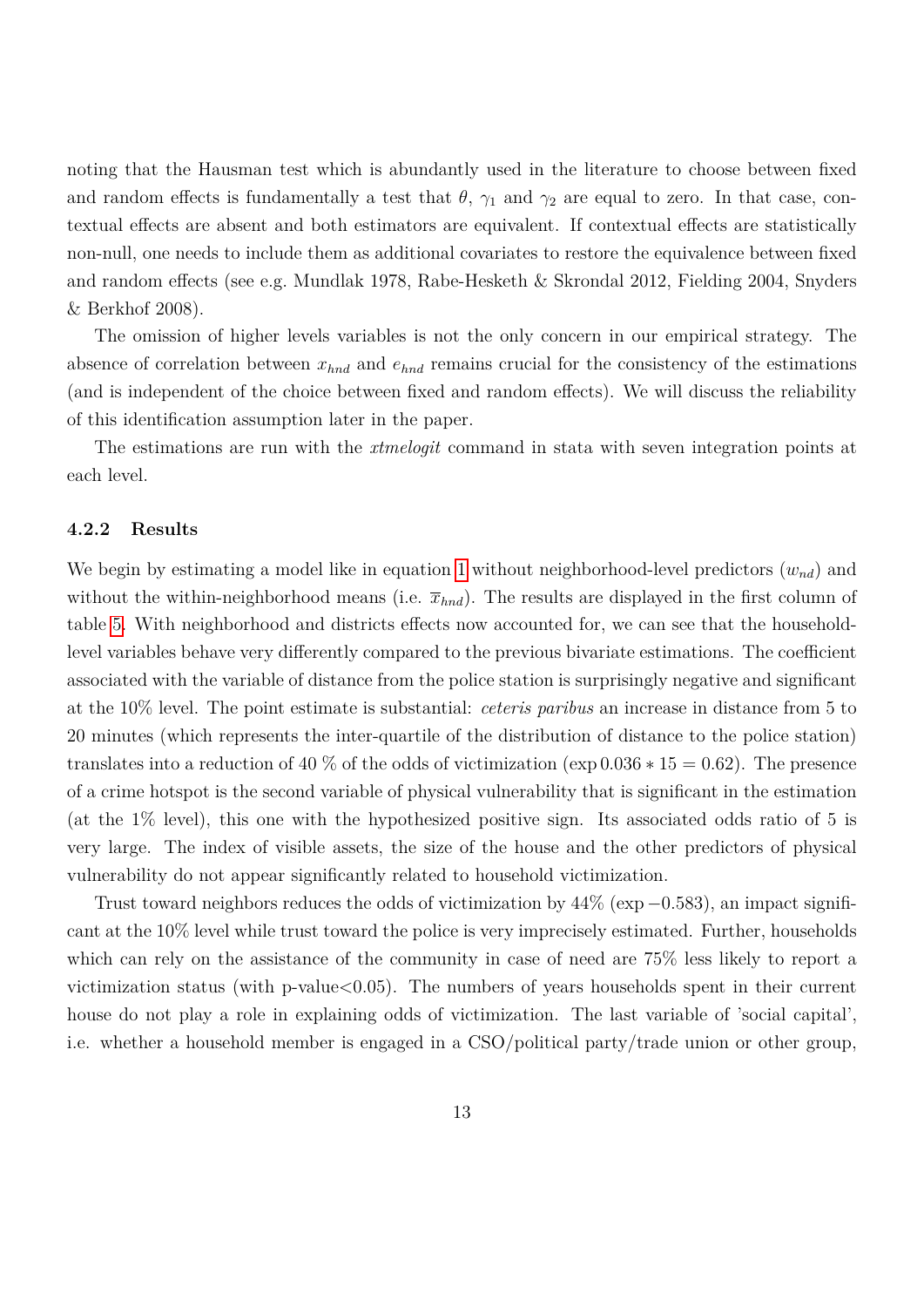is positively, and statistically significantly, related to victimization. The odds of victimization of a household engaged in civic life are three and a half times higher than households not involved. This is a very large and counter-intuitive effect. Our interpretation is that this variable reflects more economic vulnerability than social capital, a discussion we will elaborate on below.

Neither caste nor religion variables display a significant relationship with victimization, but Marathi households are almost three times more likely than non-Marathi to report being affected by a riot. These results are consistent with the preliminary finding of table [4.](#page-31-0) In terms of economic vulnerability, we find that the odds of victimization for households that can use savings in times of needs are 60% lower than for households without this kind of financial security. Relying on daily wages or having few non-visible assets do not affect the likelihood of victimization. Finally, income per capita, as hypothesized earlier, increases the odds of victimization presumably because of a higher opportunity cost. The odds ratio of a change in income equal to the inter-quartile of the income distribution (around 1000 rupees) is 1.22.

In column (2) we introduce a change in the indicators of economic vulnerability: daily earner and the index of non-visible assets are dropped and replaced by the variable of subjective welfare ranking. The latter displays the expected negative sign but fails to reach statistical significance. Following the surprising result on involvement in civic life, in column (3) we distinguished between membership in women self-help groups and membership in other groups. Out of the 148 households in the sample for which at least one member is involved in civic life, 86 belong to women self-help groups (58%). The second largest type of group is political party, with 27 households only. Based on the weight of self-help groups in the sample and on the idea that a membership in these organizations may be more related to economic vulnerability than to social interactions, we replace our former variable of engagement in civic life by a variable of membership in women self-help groups (membership in other groups is coded as zero). We can see that the coefficient associated with the women self-help group variable is larger (1.682) than the coefficient associated with any sort of membership (e.g. 1.26 in column 2). It means than the positive effect of the civic life variable was entirely driven by the membership in self-help groups, whereas membership in other type of structures is unrelated to victimization.<sup>9</sup> Households which take part in self-help groups are considerably poorer than average (970 rupees per month against 1445 for the others). This, together with the explicit economic function of these groups (such as saving and investing) explains why we interpret this variable as reflecting economic vulnerability rather than how well households are inserted in the local networks.

For all these three specifications, the estimated variances of the random effects remained stable: around 0.7 for the neighborhood effects and 3.7 for the district effects. The validity of the multilevel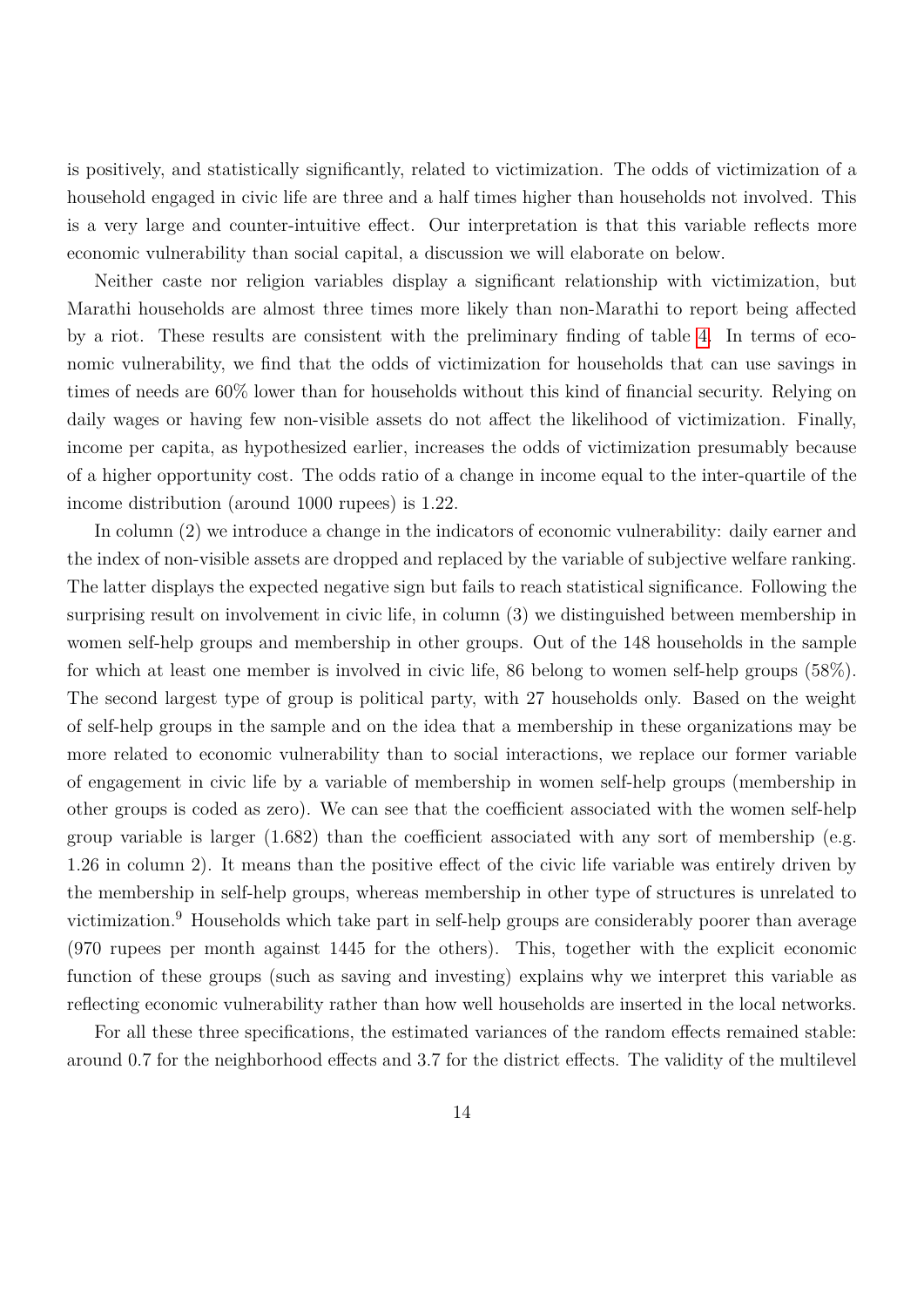approach with respect to a simple logit is vindicated by the results of the LR test which signals that the variances of the random effects are non-null with a p-value inferior to 0.001. The importance of the random effect can be easily grasped through the median odds ratios (Rabe-Hesketh & Skrondal 2012, p. 533). The median odds ratio, which is easily derived from the estimated variance of the random effect, can be interpreted as follows: imagine we randomly choose two households with identical values of covariates, and that we then compute the odds ratio formed by comparing the household with the larger odds of victimization with the household with the lower odds. The difference between the two stem from the random effects as the households are otherwise similar. Given the estimated variances of random effects, we calculate that half of the time, such an odds ratio will exceed 6 when district random effects are considered and 2 when neighborhood effects are considered.

In column (4) we include neighborhood-level covariates as an application of the Mundlak-Chamberlain approach. Variables included are: fractionalization indexes for *jati*, caste and religion; presence of specific landmarks (temple, *chowk*<sup>10</sup> and market) and the within-neighborhood means of household covariates. As such the model is over-parametrized, which is not surprising considering the number of neighborhoods in the sample (45) and the number of level-2 variables included. The consequence is that the estimation of the variance for the neighborhood effects does not converge and is set to 0. A comparison of the estimates of level-1 covariates between column (4) and columns (1) to (3) reveals that they are remarkably stable. The only significant change concerns the estimated effect of OBC which increases from 0.5 to 0.7 and thus become significant at the 10% level. Fundamentally the stability of the estimates is evidence that the estimations are consistent and that the use of a random effects estimator is the most appropriate choice. Regarding level-2 variables two of them reach statistical significance: the index of caste fractionalization and the neighborhood means of savings capacity.<sup>11</sup> The former exhibits a seemingly massive coefficient of 17.9. Yet given that the index rises by less than three percentage point between the  $25<sup>th</sup>$  and  $50<sup>th</sup>$  percentile of its distribution, the corresponding impact on the odds of victimization is in fact limited to 1.7. The contextual effect of savings capacity is strongly positive: the odds ratio formed by comparing two households with the same capacity to use savings, one living in a neighborhood where 46% of households can use savings, and the other one in a neighborhood where 58% of households can do so, is as high as 2.29. The contextual effect of savings runs in opposite direction to the within effect. The latter has a protecting impact: within a given neighborhood, households with savings fare better, whereas, *ceteris paribus*, neighborhoods that are better-off (wherein a larger share of people can build savings) are more likely to experience riots than more economically disenfranchised neighborhoods.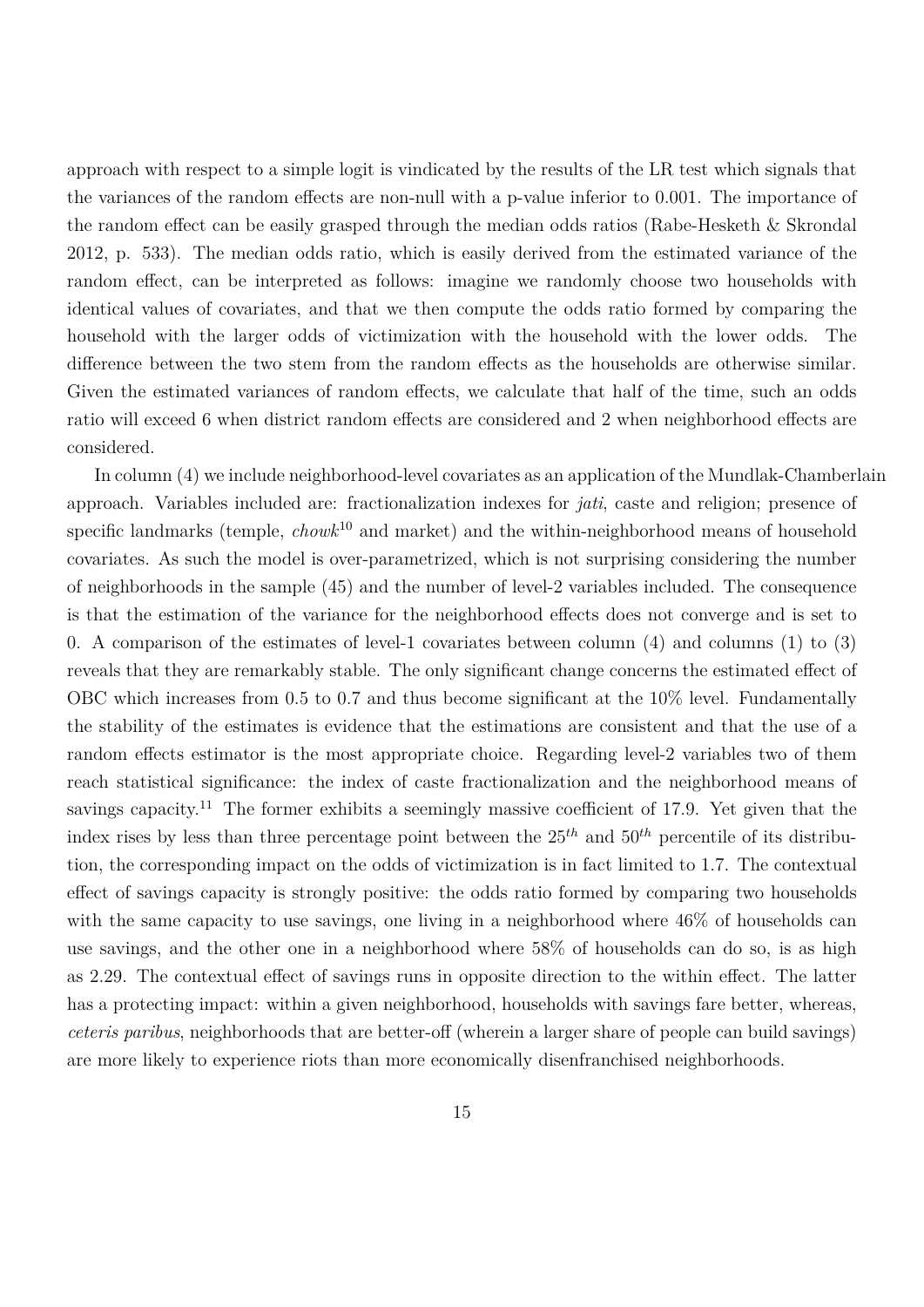In order to investigate further potential contextual effects, we need to reduce the dimensionality of the vector of level-2 covariates. The results of the Mundlak-Chamberlain approach in column (4) reassure us on the consistency of random effects estimations so that we can safely drop level-2 covariates. In column (5) we retain neighborhood means which correspond to potential contextual effects discussed above in the paper: these concern trust toward neighbors, visible assets/savings capacity/income per capita, and strength of community assistance. Each of these variable correspond to a broad category covering social insertion, physical vulnerability and economic vulnerability. We maintain caste fractionalization in the specification. In this more parsimonious specification the contextual effect of savings capacity is unchanged, the contextual effect of income per capita is positive and significant as well, and that of visible assets indistinguishable from zero. The contextual effect of trust towards neighbors remains statistically insignificant but that of the strength of community assistance becomes very precisely estimated. The point estimate is negative (-11.46) and significant at 1%. Quantitatively this means that if we compare a household living in a neighborhood where 25% of people can rely on help from the community to a completely similar household living in a neighborhood where the proportion of people who can rely on community help is 50%, the former has  $60\%$  more chance to be affected by a riot. Such a contextual effect provides evidence that the quality of social interactions at the macro-level matters considerably in explaining vulnerability to violence. This finding supports and strengthen the argumentative logic of Varshney (2002). Our multilevel framework allows us to measure both the within and the contextual impacts of social ties, something that macro-level studies cannot. As a result, we provide strong evidence that Varshney's point about social ties operating at the contextual level is credible, but that there is also an individual dimension to it, with households differentiated in their propensity to be affected by violence on the basis to their personal connections to the community.

In the last column of the table we adopt the most parsimonious model in which we drop level-1 covariates which failed to have a significant effect. The results are mostly unaffected with the exception of the point estimate of caste fractionalization index which reduces in magnitude. The variance of the neighborhood effects is now correctly estimated, and appears not to be statistically different from zero. Once we account for the contextual effects of economic vulnerability (or lack thereof), community help and for the index of caste fractionalization, the random part of the neighborhood effect becomes insignificant.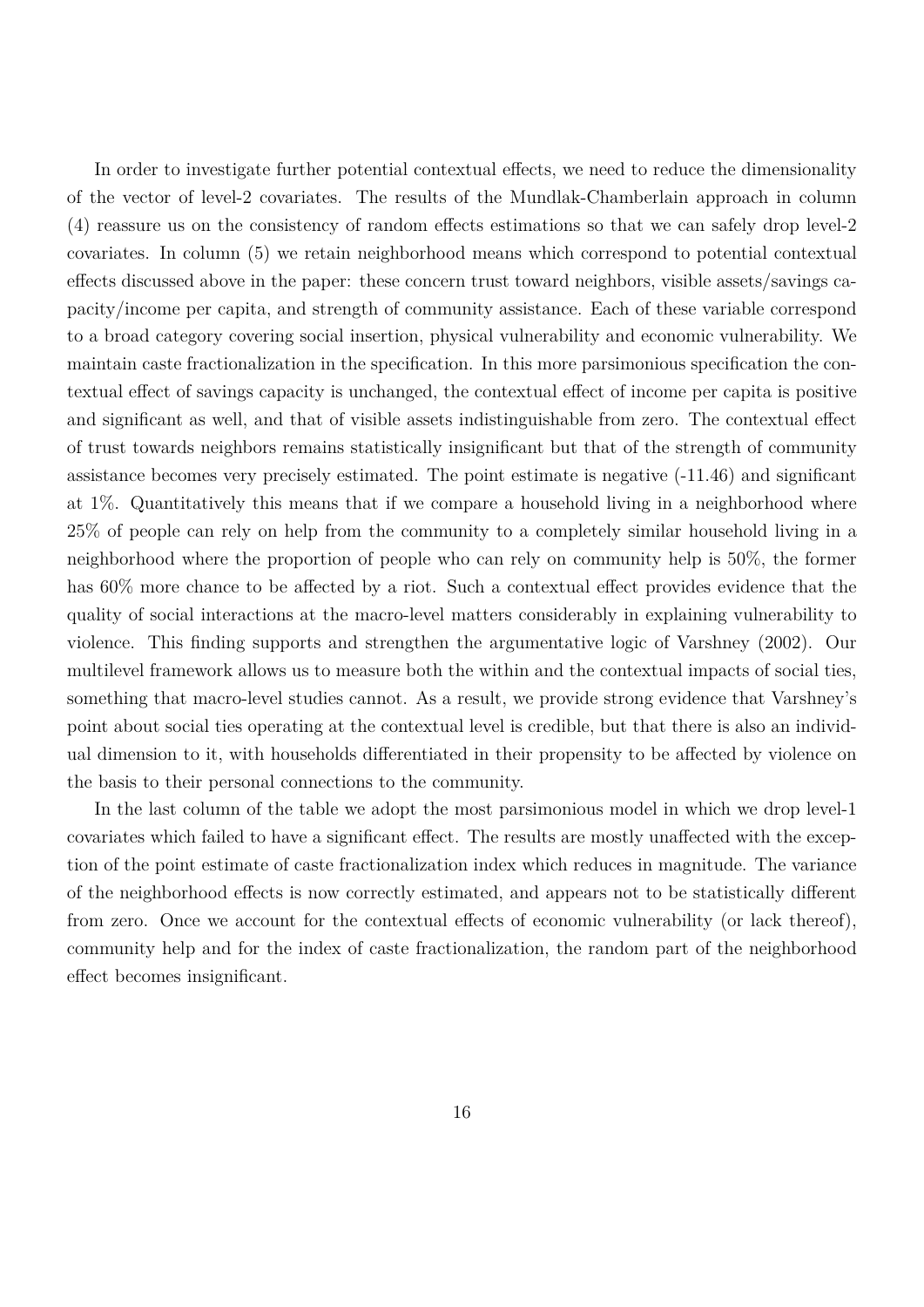#### **4.2.3 Robustness tests**

The results presented above are remarkably robust to a series of alternative specifications, which are shown in table [6.](#page-35-0) To save space we do not report the variance of the random effects and the p-value associated with the LR test. Neither are changed with respect to the previous specifications.

In column (1) we replicate our preferred specification that appears in column (6) of table [5](#page-32-0) with one additional variable: the district mean of the caste fractionalization index, and without the index of visible assets which was insignificant. A comparison of these two estimations reveals that all the coefficients and associated standard errors remain remarkably stable. This is a direct result of the district-mean of caste fractionalization index to appear as indistinguishable from zero in the latter specification.

In column (2) and (3) we present the estimates obtained from a neighborhood fixed effects and a district fixed effects estimator, respectively.<sup>12</sup> Consistent with our previous endorsement of the validity of the random effects approach, the results of the two fixed effects estimations prove very close to the estimation with random effects. The only differences in the level-1 estimates introduced by the fixed effects are the lower precision of the estimated coefficient of presence of unsafe places (which nonetheless remains significant at the 10% and 5% levels for the neighborhood and district fixed effects, respectively) and the lower point estimate of the Muslim and Marathi coefficients in the specification with neighborhood fixed effects (but both variables remains indistinguishable from zero in any case). Among level-2 variables which are still identified with a district fixed effect estimator, a noticeable difference arises for trust toward neighbors for which the coefficient decreases from -1.7 to -2.6 and reaches significance at the 10% level.

In column (4) we revert back to the random effects specification but alter the sample so that Mumbai and Thane districts are excluded. Both districts stand out from the rest of the sample in that they are much more 'urban': for instance, 34% of sampled households in Mumbai and Thane districts live in a building, opposed to 8.2% in Sangli and Kolhapur, 7% in Dhule, and less than 5% in all other districts. They also exhibit much lower levels of trust toward neighbors and nearly nonexistent community support (only 2 out of 143 households in Mumbai and Thane ask for community support in case of need, against more than 12% elsewhere in the sample). Yet, removing both districts from the estimation sample does not alter significantly the results. The only changes concern the presence of unsafe places, whose effect becomes smaller while remaining significant at the 5% level, and the neighborhood-mean of trust toward neighbors, whose effect is now larger in absolute value and becomes statistically significant (p-value $< 0.1$ ).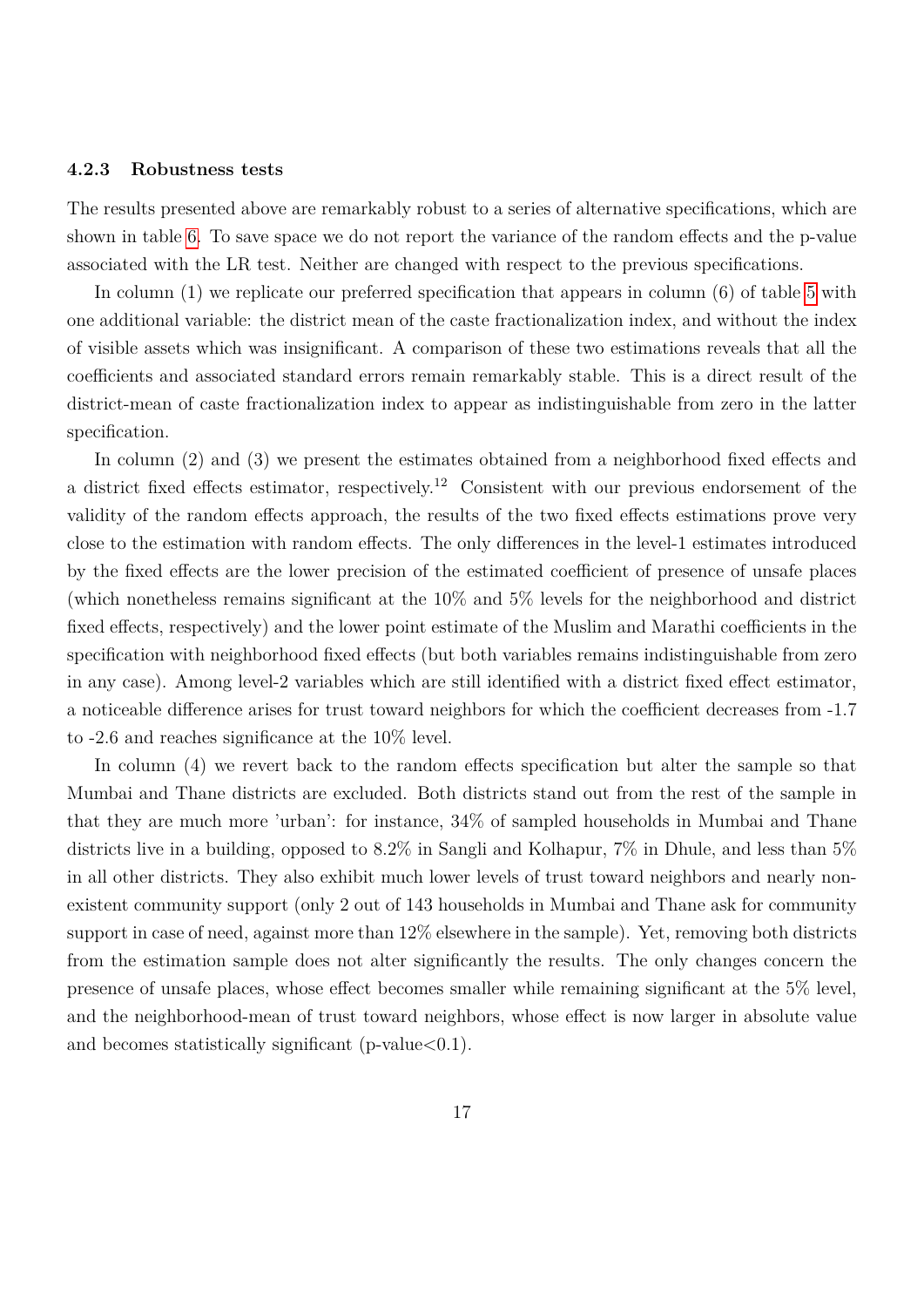The dependent variable we have thus far considered takes the value 1 for both direct and indirect victims of riots, and zero otherwise. Direct victims are defined as households which suffered injuries and/or physical damages as direct consequences of the violence; and we would want to test whether they differ from indirect victims in terms of the variables that put them at risk. Given that the sub-sample of direct victims is so small  $(n=26)$  we cannot resort to multinomial or ordinal modeling of victimization. Instead we recode in column (5) the dependent variable so that only indirect victims are compared to non-victims (observations for direct victims were set to missing). Large discrepancies between estimations with indirect victims only and estimations with all victims would be a sign that the use of the latter had been misguided. A comparison of columns (1) and (5) shows that the estimations are in fact qualitatively similar.

After having shown that our results are robust to the choice of estimator, sample and dependent variable we check in column (6) if the results suffer from response biases. Civil violence is a very sensitive topic in India, arguably creating a risk that respondents do not sincerely report riot and victimization to the enumerators. The situation is compounded when the interview takes place outside the house as more often than not a group of neighbors and passers-by gather around the respondents. Interviews in slum areas where houses are very small and the density of population is high were routinely done in such conditions. In column (6) we introduce as an additional covariate a categorical variable depicting the setting of the interview - it takes the value 1 if the respondent was alone, 2 if children were present, 3 if other adults were present and 4 if the spouse was present. A third of the interviews is coded as 1, a quarter as 2 and a fifth for each of 3 and 4. Another potential bias stems from the sex of the respondent. Two thirds of our respondents are female, thus if women (men) are more reluctant than men (women) to admit the presence of violence, the victimization variable would be subject to a non-random measurement error. One can see that when added alongside the other covariates in column (6), neither the setting of the interview, nor the sex of the respondent is a significant predictor of victimization.

Finally, in column (7) we drop the neighborhood-mean of trust toward neighbors which failed to reach statistical significance in most of the random effects estimations. The results show that the findings on the contextual effect of community support did not hinge on the presence of the level-2 variable of trust toward neighbors.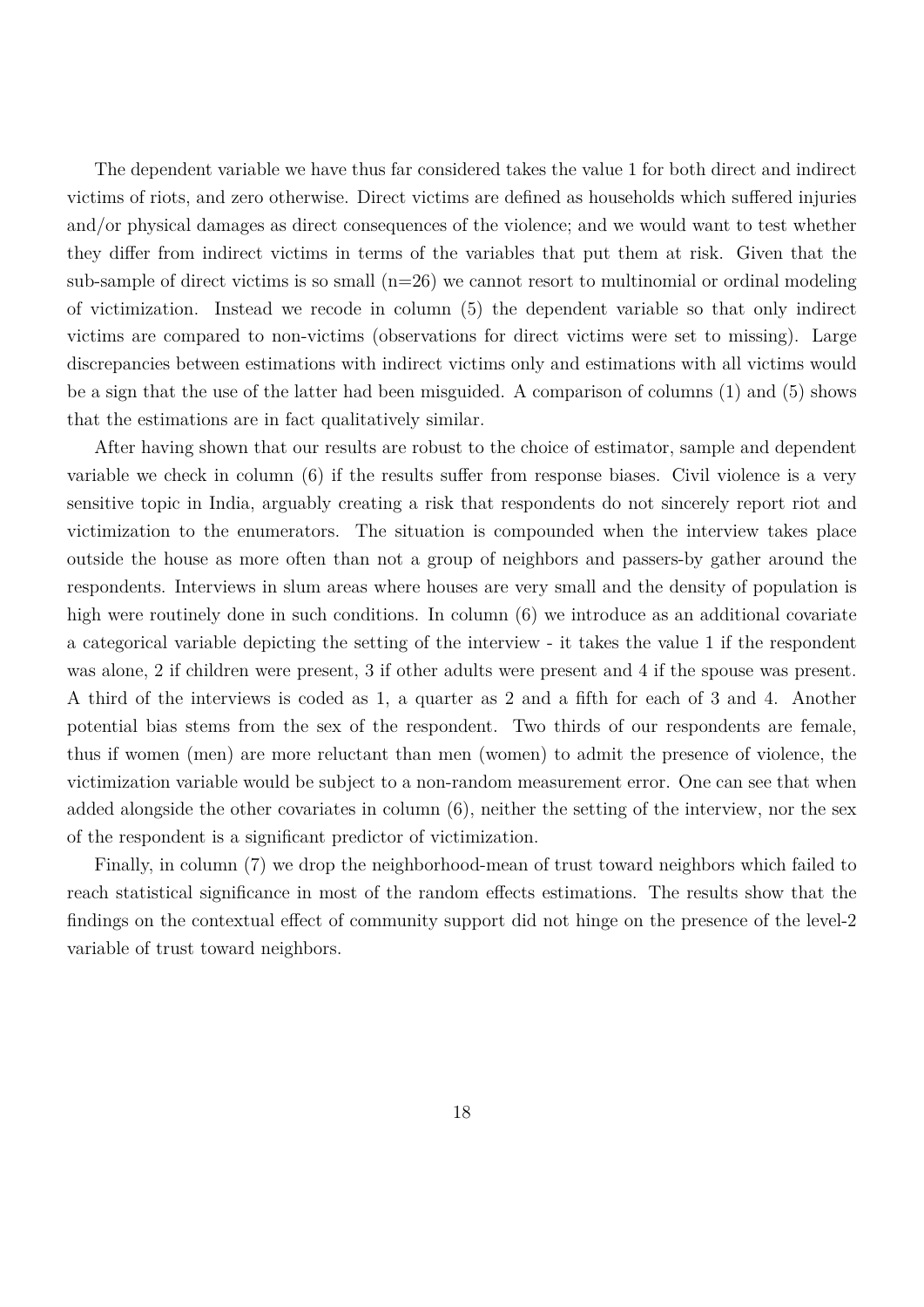#### **4.2.4 Endogeneity**

We have seen that a correlation between the covariates and the random effects was unlikely to bias the results. However, endogeneity is still a problem if the covariates are correlated with the error term (*ehnd*), an issue unrelated to the choice of random effects over fixed effects. The main cause of concern that such endogeneity is present is the plausibility of reverse causation in the estimations of tables [5](#page-32-0) and [6.](#page-35-0) There are at least two channels through which reverse causation can operate: (i) riots and/or victimization increase the *feeling* of vulnerability among people affected, and (ii) riot and/or victimization increase *actual* vulnerabilities. The former hypothesizes that the experience of a traumatic event makes people more aware of potential risks (such as the presence of unsafe places) and their actual vulnerabilities. The latter points out that riots exert actual impacts on the very dimensions of vulnerability that are emphasized in the paper.

We do not have pre-riot data that could be used as controls, nor is there a credible and strong enough set of instruments available for each covariate we looked at. Yet, we can provide some indirect evidence that the results we presented so far have a causal value. To start with, most of the independent variables we used reflect behaviors as opposed to subjective valuations, which weaken the risk identified in point (i). For instance, for assessing economic vulnerability, we use membership in self-help groups and whether households *normally use savings in case of need* in our preferred specification. These are variables describing behaviors which are not subject to be affected by a change in perceptions due to a riot. The same applies to our most important variable for social capital: whether households normally ask for community support in case of need.<sup>13</sup> We believe that the risk of reverse causality due to a perception bias is acute for one important covariate: whether respondents report the presence of an unsafe place nearby. Experience of rioting is indeed likely to make respondents especially aware of all forms of physical insecurities they might not have fully internalized prior to it. To check whether this concern is justified, we run our preferred specification with an additional variable: whether the respondents report concerns about crime in their neighborhood. This variable is clearly excludable from the structural equation as concerns about crime should not impact victimization, as opposed to actual crime, which is approximated by and controlled for by variable on the presence of unsafe place in the area. The inclusion of the variable of concerns about crime does not change the results, and the coefficient associated with the additional variable is not statistically different from zero as can be seen from table [7](#page-36-0) (column 1). The lack of influence of feeling about crime on victimization is comforting us that the results were not driven by point (i).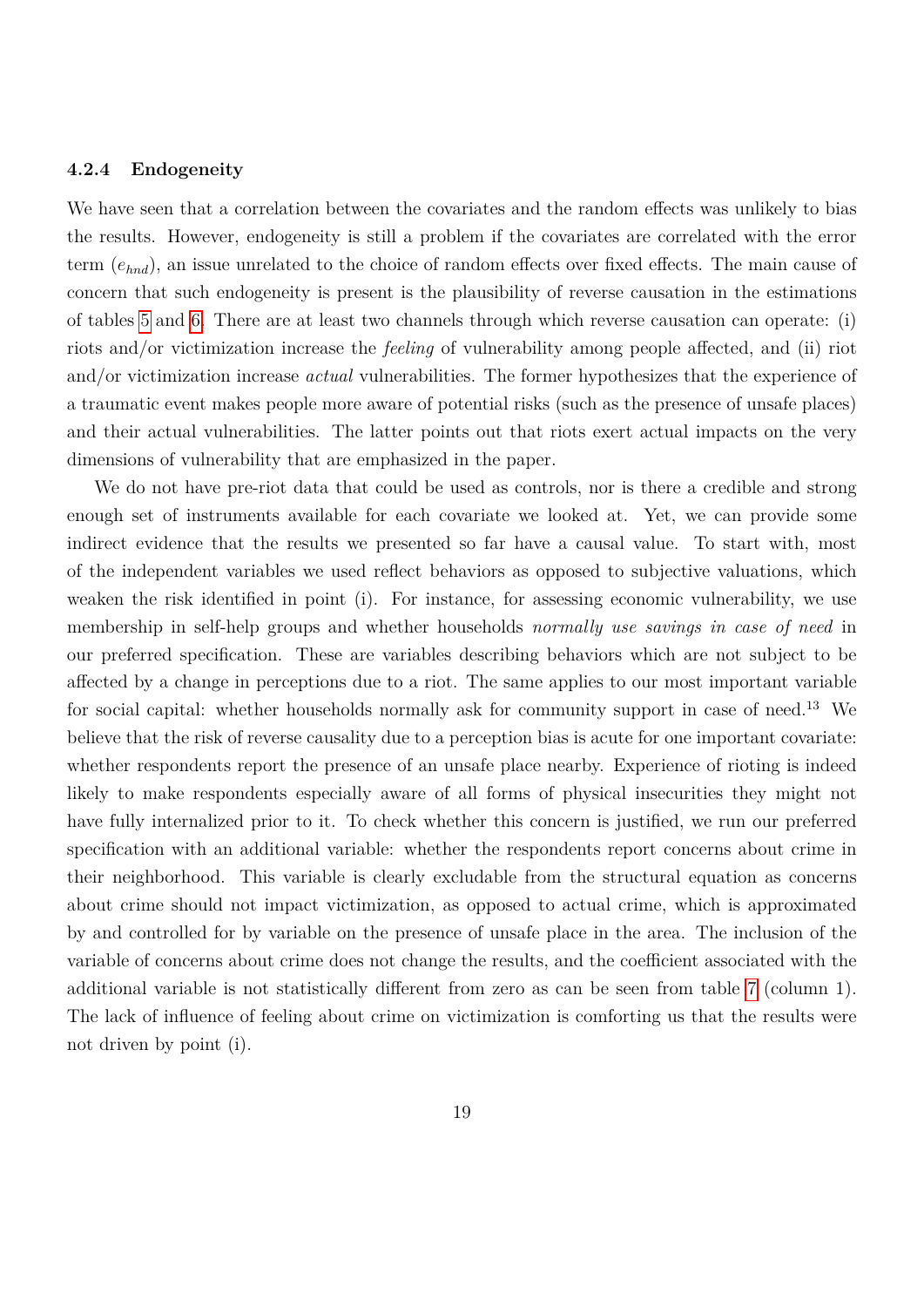The second cause for concern about endogeneity is that riot and/or victimization may actually change vulnerabilities rather than the other way around. The focus on indirect victims greatly mitigates this concern regarding economic vulnerability. The overwhelming majority of victims in our sample did not report direct financial losses that would come from injuries or physical damages, and it is thus highly unlikely that the association between lack of savings and victimization is due to reverse causality.<sup>14</sup> In addition, the estimated effect of income per capita is positive which would suggest a very counter-intuitive impact of rioting if reverse causality was behind the result.

<span id="page-20-0"></span>The issue of reverse causality is particularly acute for the variable of community support. We held the view that socially isolated households find it difficult to withstand the effect of riots, while neighborhoods in which the extent of community support is weak either experience more riots (a la Varshney) and/or constitute unfavorable environments that make households vulnerable to the effects of riots. If we replicate our preferred estimation (column (6) of table [5\)](#page-32-0) on the sub-sample of neighborhoods in which at least 50% of households reported a riot, the effect of community support at both the household level and the neighborhood level remain qualitatively similar (column (2), table [7\)](#page-36-0). The fact that even within neighborhoods in which a major riot occurred, the contextual effect of community support remains significant, contradicts Varshney's results. Indeed it would predict an absence of effect as all these neighborhoods experienced a riot.<sup>15</sup> The existence of reverse causality would imply that victimized households become less likely to ask for community support and that the experience of riot in a neighborhood undermines the extent of solidarity networks. We believe that the first part of the argument is not very compelling: why would victimized households refrain from asking help to the community unless they feel their victimization is directly driven by the community letting them down? In that case, we are back to our initial argument that likelihood of victimization increases with social isolation. At the neighborhood level, it is very credible that riots may undermine the strength of social fabric, even more so in heterogeneous environments. In column (3) of table [7,](#page-36-0) we interact the neighborhood-mean of community support with caste fractionalization. We find that the effect of community support is maximal in homogeneous neighborhoods and become increasingly small with the index of caste fractionalization. The sign of the interactive term is consistent with a reverse causality where heterogeneous neighborhoods witness a drop in social networks after episodes of rioting. However, we do find that in homogeneous neighborhoods the contextual effect of community support remains negative and significant, while under the pure reverse causality hypothesis the coefficient should be zero. In other words, while we are confident that the level-1 causal effect of community support goes from lack of integration within local networks to victimization, there is strong evidence that the large contextual effect of community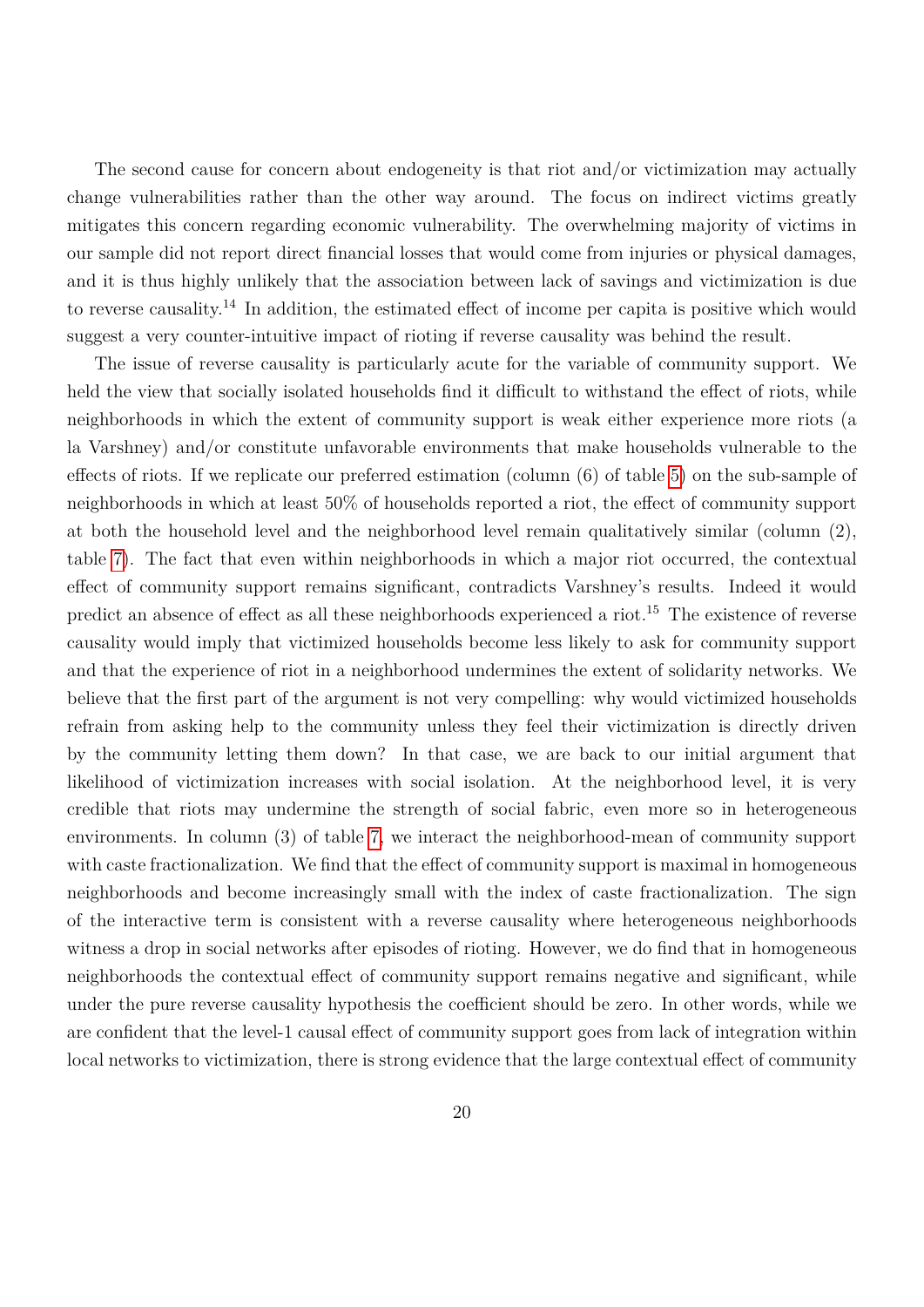support is partly (but not fully) the result of reverse causality. Such potential consequences of rioting are of interest in their own right. To explore them would be beyond the scope of this paper but these consequences will be the object of future research by the authors...

### **5 Conclusion**

Despite a large literature on civil violence in India, quantitative evidence on the effects of violence on populations and neighborhoods exposed to persistent forms of rioting is very limited. This paper analyzed empirically the determinants of riot victimization at the household level across the state of Maharashtra, where household effects were modeled in a multilevel framework, inserted within neighborhood and district dynamics. The analysis tested empirically four broad potential determinants of riot victimization identified in previous literature: the role of physical insecurity, identity markers, social capital and economic vulnerability. The empirical analysis adopted a multilevel framework allowing the integration of household effects within neighborhood and district effects, dependence of residuals between households and contextual effects.

The main results show that households that (i) are economically vulnerable, (ii) live in the vicinity of a crime-prone area, and (iii) are not able to rely on community support are considerably more prone to suffer from riots than other households. All else equal, income per capita increases victimization, presumably through an opportunity cost mechanism. We found further that relatively affluent neighborhoods and those characterized by large caste fragmentation are more riot-prone than disfranchised and homogeneous ones. We also found that victimization is more common in neighborhoods with weaker social interactions, but some evidence suggests that social interactions may be a consequence of rioting rather than its cause.

The paper aimed to contribute to a better understanding of the consequences of civil violence in India for those living in areas where violence is endemic and persistent. The results provide ample evidence for the destructive effects of riots and persistent forms of violence across many households in Maharashtra, emphasizing the need for the Government of India to focus more attention on the rise and persistence of communal violence in India. India's economic, social and political landscape has been changing dramatically since the early 1990s, when a large program of economic liberalization and de-regularization resulted in impressive increases in economic growth across the country. However, India's track record in terms of economic growth and economic internationalization has been accompanied by the persistence of pockets of poverty, rising inequalities in terms of political representation, income opportunities and social mobility and increased social and political tensions.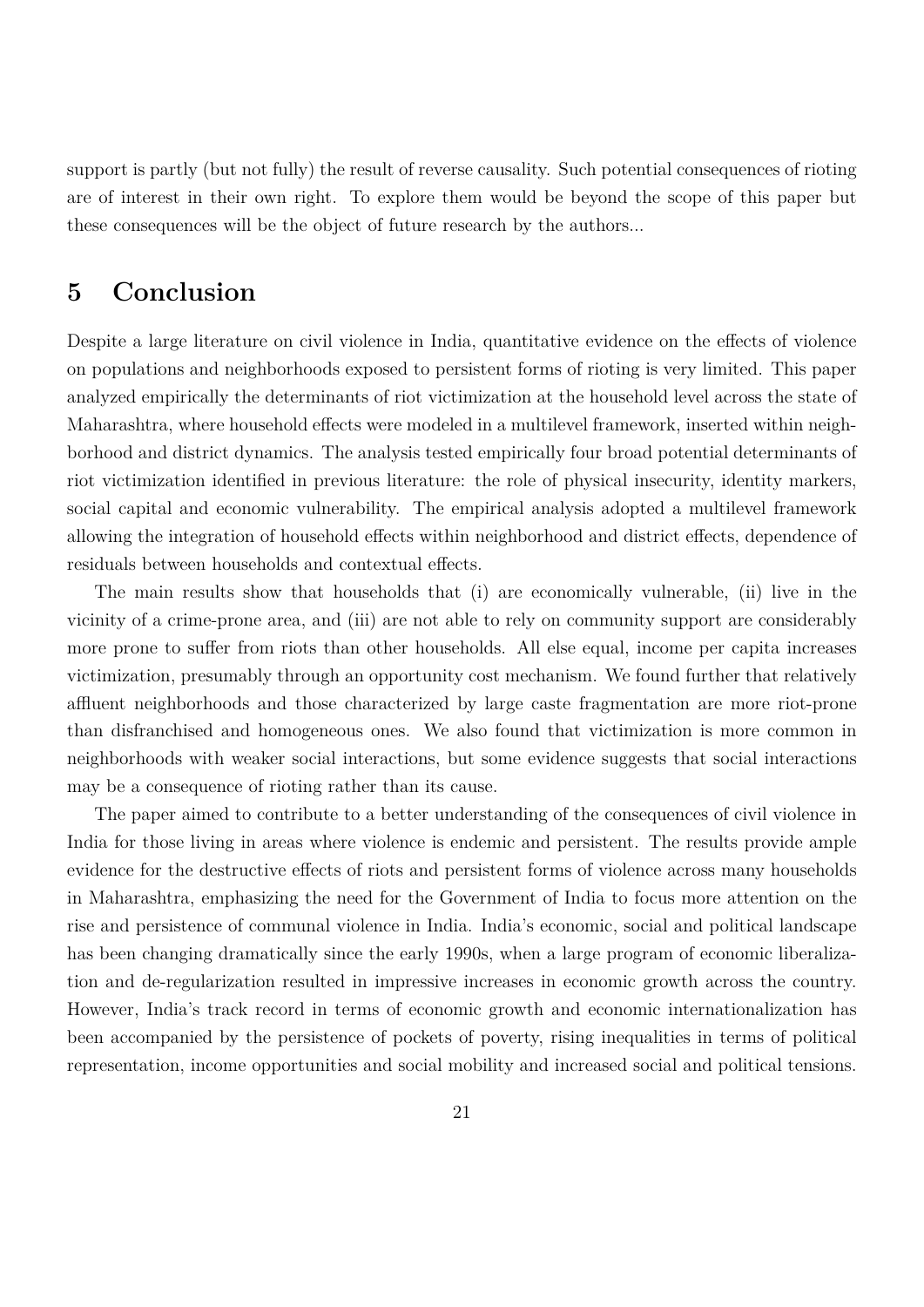In particular, increased civil conflict, the rise of identity-based politics and inter-communal tensions poses a considerable challenge to India's future economic development processes and the survival of its long-held values of pluralism and social justice. This paper represented a first attempt at identifying and analyzing important micro-foundations of processes of violence victimization that continue to rise and persist across many communities, cities and states in India.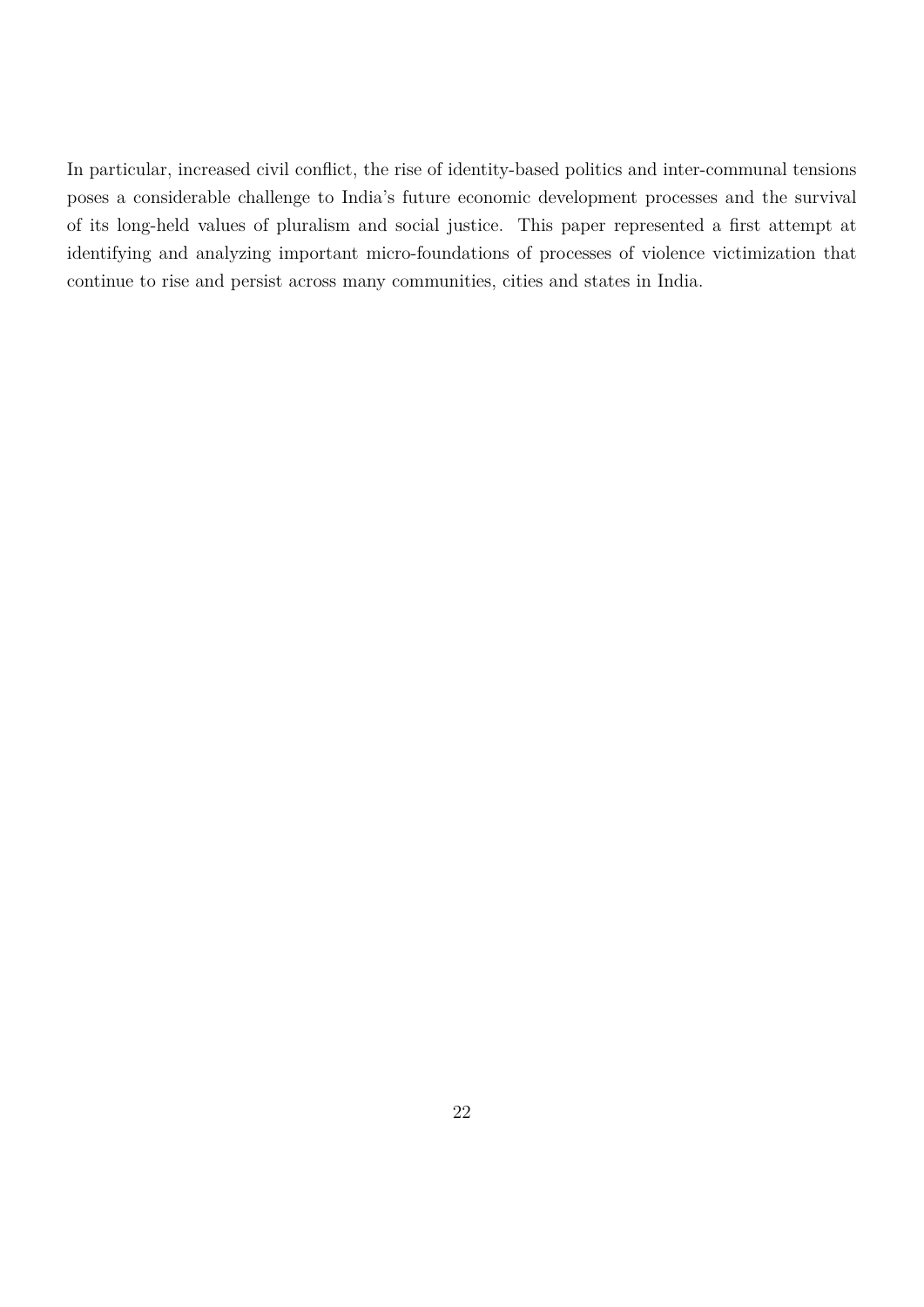## **Notes**

<sup>1</sup>El Salvador, Guatemala and Nicaragua, amongst others, constitute recent examples of countries where civil wars were preceded by civil protests and widespread rioting (see Brockett 1990, Seligson & McElhinny 1996, Wood 2003).

<sup>2</sup>The Maharashtra Longitudinal Survey on Civil Violence and Welfare (MHLS) is a unique panel dataset of households collected by the authors. The first wave - which we use in this paper - was collected in March-May 2010. The second wave was collected in March-May 2012 and is currently being processed, cleaned and analyzed.

<sup>3</sup>The delimitation information on the precise boundaries of these voting booths was obtained from the Maharashtra Election Commission.

<sup>4</sup>Direct victims are defined as households which suffered from injuries and/or physical damages from the violence.

<sup>5</sup>Not all riots involve Hindus and Muslims. For instance, there have been large-scale rioting between Hindus and Christians in Khandamal, in the state of Orissa in August 2008. Above 4000 houses were burnt and 38 people killed in the process. The term riot is also problematic as violence is usually organized and can in some instances be better described as pogroms (see Brass 1996, Brass 2006*b*).

<sup>6</sup>The government of India classifies people based on their caste status: ST refers to Scheduled Tribes, SC to Scheduled Castes, and OBC to Other Backward Castes.

7 In his novel *Curfew in the City* high ranking police officer V.N.Rai (2005) vividly depicts the dramatic consequences of the curfew in a poor household hosting a pregnant woman.

<sup>8</sup>The within effect is given by the coefficient associated with the demeaned covariate  $(x_{hnd} - \overline{x}_{nd})$  and the between effect with the cluster-mean covariate  $\bar{x}_{nd}$ . Had we chosen to cluster-mean the covariates, equation (1) would have yielded directly the within and between coefficients. Since we are not interested in between effects but rather in within and contextual effects we instead chose the specification shown in equation [1](#page-11-0) (Rabe-Hesketh & Skrondal 2012, p. 158).

<sup>9</sup>Results not shown but available upon request.

<sup>10</sup>A *chowk* is a major crossroads.

<sup>11</sup>Polarization indexes have been tried as an alternative to fractionalization, but they never reached significance.

<sup>12</sup>The estimated standard errors are robust to a neighborhood cluster effect in column  $(2)$  and to a district cluster effect in column (3).

<sup>13</sup>The variable of trust toward neighbors is in contrast prone to perception bias, but it does play a much weaker role in the results than the variable of community support.

<sup>14</sup>Results with *indirect victims* as the dependent variable showed that this association was not driven by the small number of direct victims.

<sup>15</sup>Incidentally, all the other level-2 covariates lose statistical significance, as expected.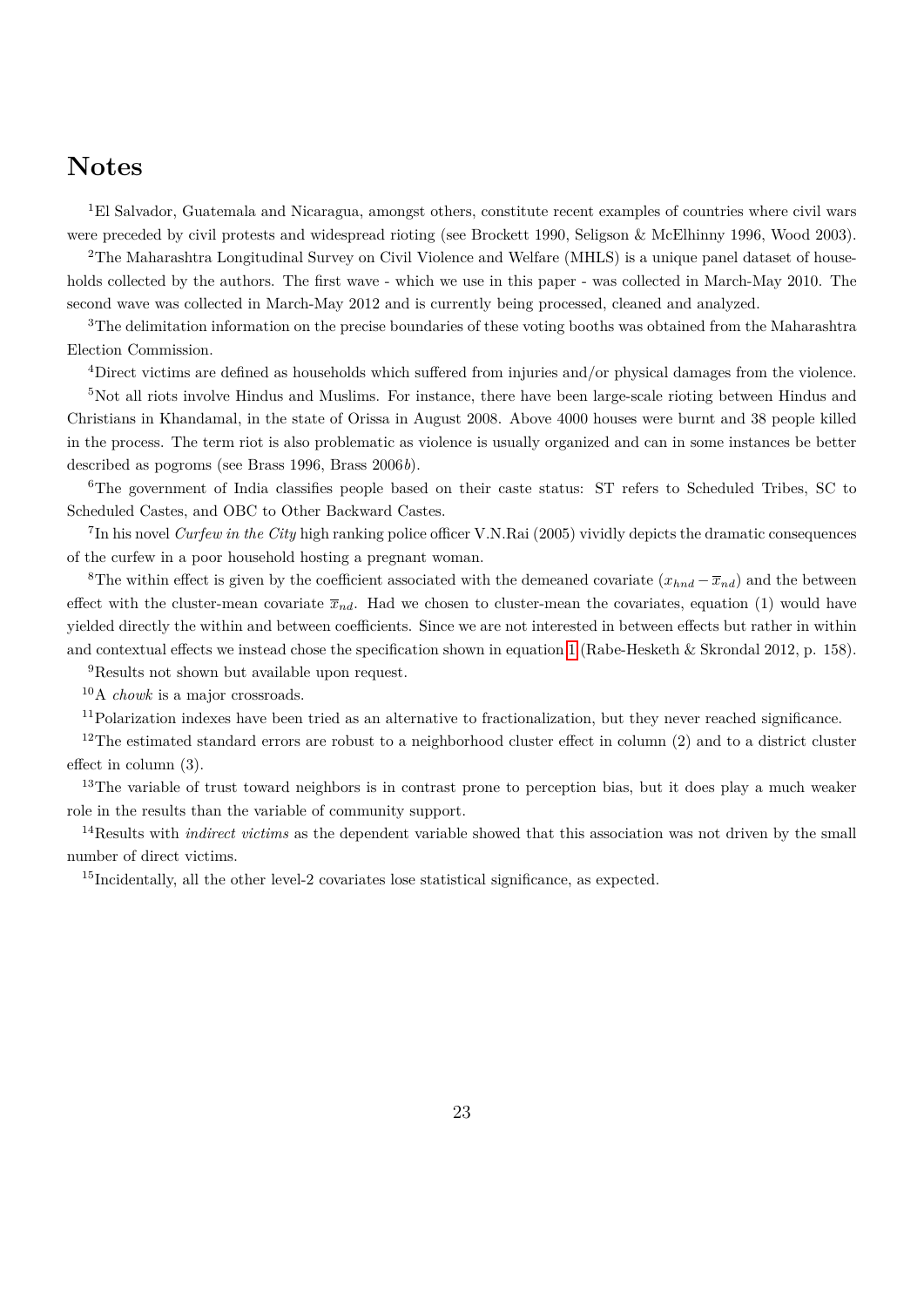## **References**

- Barron, Patrick, Kai Kaiser & Menno Pradhan. 2004. "Local Conflict in Indonesia: Measuring Incidence and Identifying Patterns." World Bank Policy Research Working Paper No. 3384.
- Brass, Paul R. 1996. *Riots and Pogroms*. London and New York: Macmillan and NYU Press.
- Brass, Paul R. 1997. *Theft of an Idol:Text and Context in the Representation of Collective Violence*. Princeton, NJ: Princeton University Press.
- Brass, Paul R. 2006*a*. "Collective Violence, Human Rights, and the Politics of Curfew." *Journal of Human Rights* 5:323–340.
- Brass, Paul R. 2006*b*. *Forms of Collective Violence: Riots, Pogroms, and Genocide in Modern India*. Gurgaon: Three Essays Collective.
- Brockett, C D. 1990. *Land, Power, and Poverty: Agrarian Transformation and Political Conflict in Central America*. Boston, MA: Unwin Hyman.
- Chamberlain, G. 1980. "Analysis of Covariance With Qualitative Data." *Review of Economic Studies* 47:225–238.
- Chatterji, Roma & Deepak Mehta. 2007. *Living with Violence: An Anthropology of Events and Everyday Life*. Routlege India, New Delhi.
- Collins, W.J. & R.A. Margo. 2004*a*. "The Economic Aftermath of the 1960s Riots: Evidence from Property Values." NBER Working Paper 10493.
- Collins, W.J. & R.A. Margo. 2004*b*. The Labor Market Effects of the 1960s Riots. In *Brookings-Wharton Papers on Urban Affairs 2004*, ed. W. Gale & J. Pack. Washington, DC: Brookings Institution pp. 1–34.
- Deininger, K. 2003. "Causes and Consequences of Civil Strife: Micro-Level Evidence from Uganda." *Oxford Economic Papers* 55:579–606.
- Engineer, Asghar Ali. 1991. The Causes of Communal Riots in the Post-Partition Period in India. In *Communal Riots in Post-Independence India*, ed. Asghar Ali Engineer. Hyderabad: Sangam Books Limited.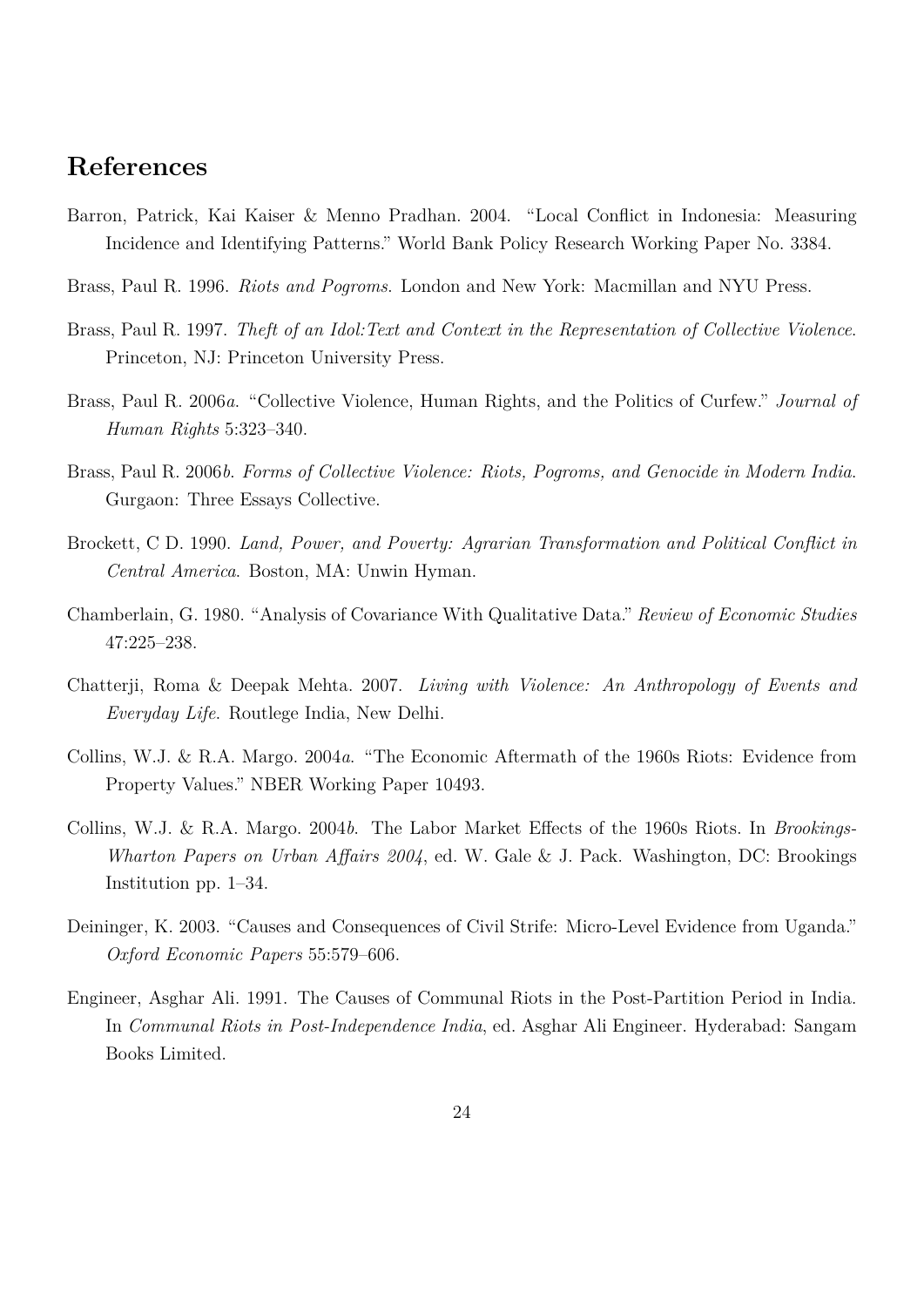- Fielding, Antony. 2004. "The Role of the Hausman Test and Whether Higher Level Effects Should be Treated as Random or Fixed." *Multilevel Modelling Newsletter* 16(2):3–9.
- Gelman, Andrew & Jennifer Hill. 2012. *Data Analysis Using Regression and Multilevel/Hierarchical Models*. Cambridge University Press.
- Gupte, Jaideep. 2012. "WhatSs civil about intergroup violence? Five inadequacies of communal and ethnic constructs of urban riots." Brighton: MICROCON. Research Working Paper 62.
- Hansen, Thomas Blom. 1996. "The Vernacularisation of Hindutva: The BJP and Shiv Sena in Rural Maharashtra." *Contributions to Indian Sociology* 30(2).
- Hansen, Thomas Blom. 2000. "Predicaments of Secularism: Muslim Identities and Politics in Mumbai." *The Journal of the Royal Anthropological Institute* 6(2):255–272.
- Jha, S. 2008. "Trade, Institutions and Religious Tolerance: Evidence from India." Unpublished Manuscript.
- Klinken, Gerry von. 2007. *Communal Violence and Democratization in Indonesia; Small Town Wars*. London: Routledge.
- Mitra, Anirban & Debraj Ray. 2010. "Implications of an Economic Theory of Conflict: Hindu-Muslim Violence in India." Unpublished Manuscript.
- Montalvo, J.G. & M. Reynal-Querol. 2005. "Ethnic polarization, potential conflict and civil war." *American Economic Review* 95:796–816.
- Mundlak, Yair. 1978. "On the Pooling of Time Series and Cross Section Data." *Econometrica*  $46(1):69-85.$
- Murshed, S.M. & M.Z. Tadjoeddin. 2009. "Revisiting the Greed and Grievance Explanations for Violent Internal Conflict." *Journal of International Development* 21:87–111.
- Rabe-Hesketh, Sophia & Anders Skrondal. 2012. *Multilevel and Longitudinal Modeling Using Stata*. Stata Press.
- Rai, Vibhuti Narain. 2005. *Curfew in the City*. Roli Books Pvt Ltd.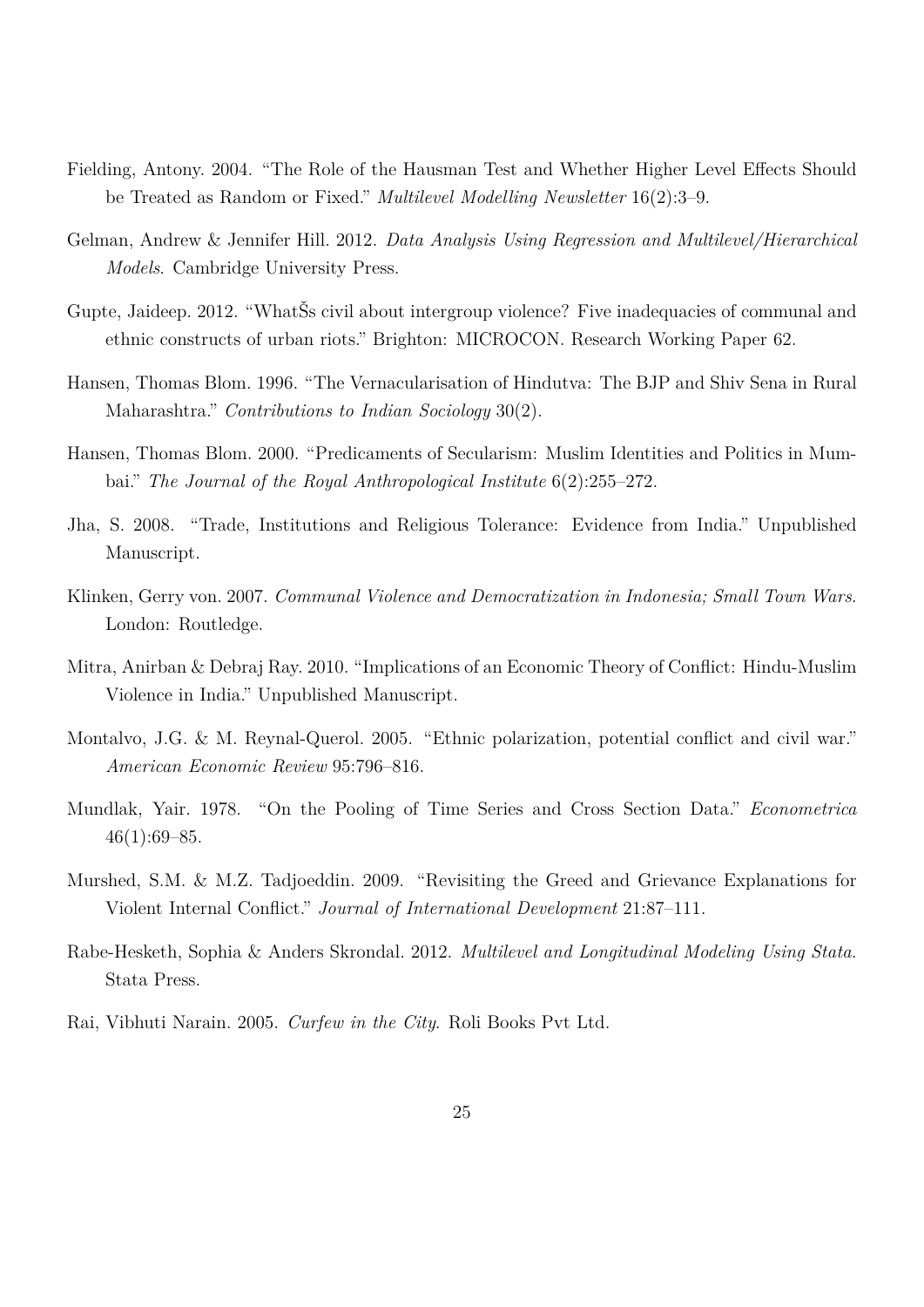- Raudenbusch, Stephen W & Anthony S Bryk. 2002. *Hierarchical Linear Models: Applications and Data Analysis Methods*. Sage Publications.
- Seligson, Mitchell A & Vincent McElhinny. 1996. "Low Intensity Warfare, High Intensity Death: The Demographic Impact of the Wars in El Salvador and Nicaragua." *Canadian Journal of Latin American and Caribbean Studies* 21(42):211–241.
- <span id="page-26-0"></span>Snyders, Tom. A. B & Johannes Berkhof. 2008. Diagnostics Checks for Multilevel Models. In *Handbook of Multilevel Analysis*, ed. J. de Leeuw & F. Meijer. New York: Springer pp. 141–175.
- Tambiah, Stanley J. 1996. *Leveling Crowds: Ethnonationalist Conflicts and Collective Violence in South Asia*. Berkeley, CA: Universoty of California Press.
- Tambiah, Stanley J. 2005. "Urban Riots and Cricket in South Asia: A Postscript to 'Leveling Crowds'." *Modern Asian Studies* 39(4):897–927.
- Varshney, Ashutosh. 2002. *Ethnic Conflict and Civic Life: Hindus and Muslims in India*. New Haven, CT: Yale University Press.
- Wilkinson, Steven I. 2004. *Votes and Violence: Electoral Competition and Ethnic Riots in India*. Cambridge University Press.
- Wilkinson, Steven I. 2005. *Religious Politics and Communal Violence*. New Delhi: Oxford University Press.
- Wood, Elisabeth Jean. 2003. *Insurgent Collective Action and Civil War in El Salvador*. New York, NY: Cambridge University Press.
- World Bank. 2011. World Development Report 2010/2011: Conflict, Security, and Development. Technical report The World Bank, Washington, DC.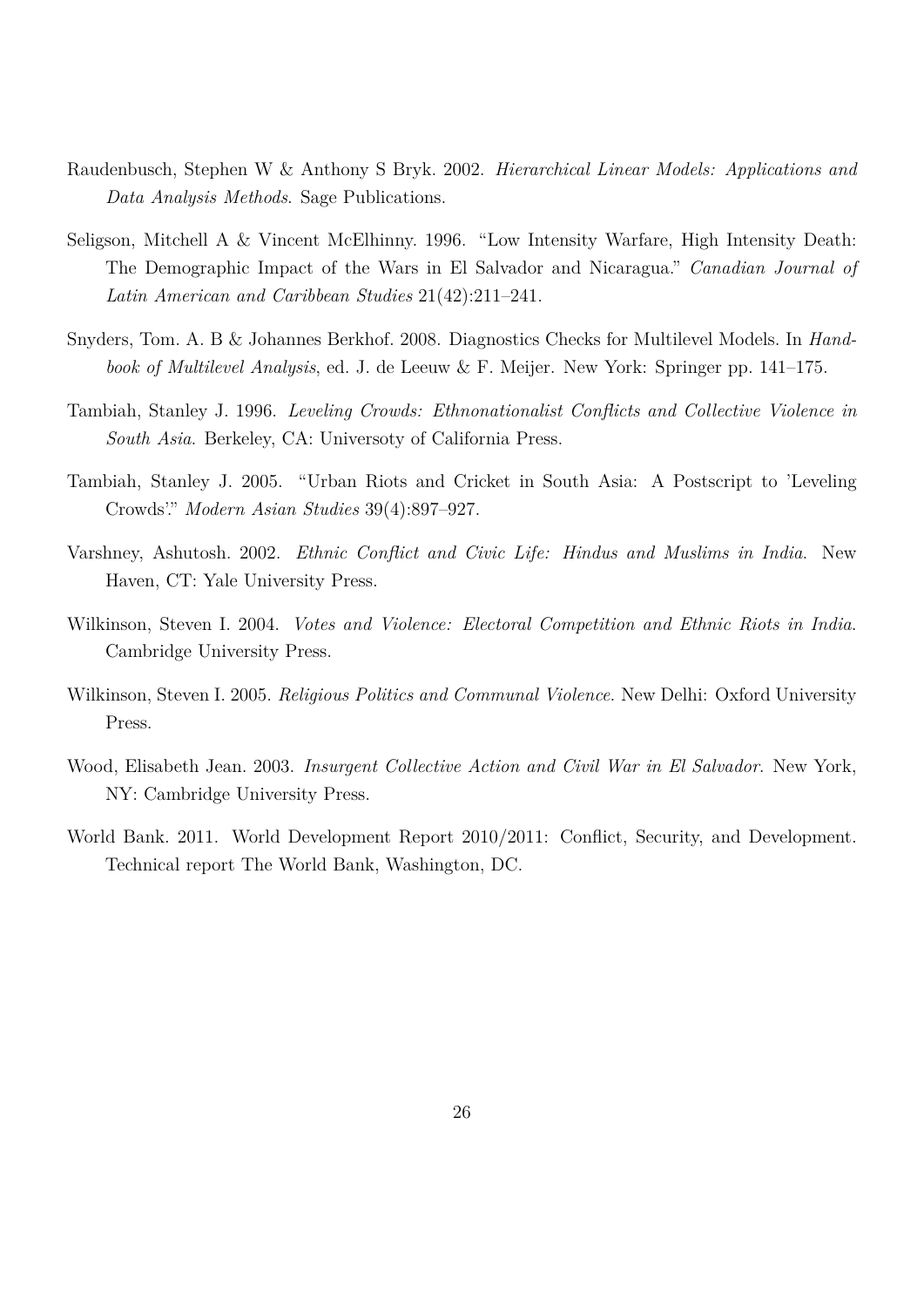<span id="page-27-0"></span>

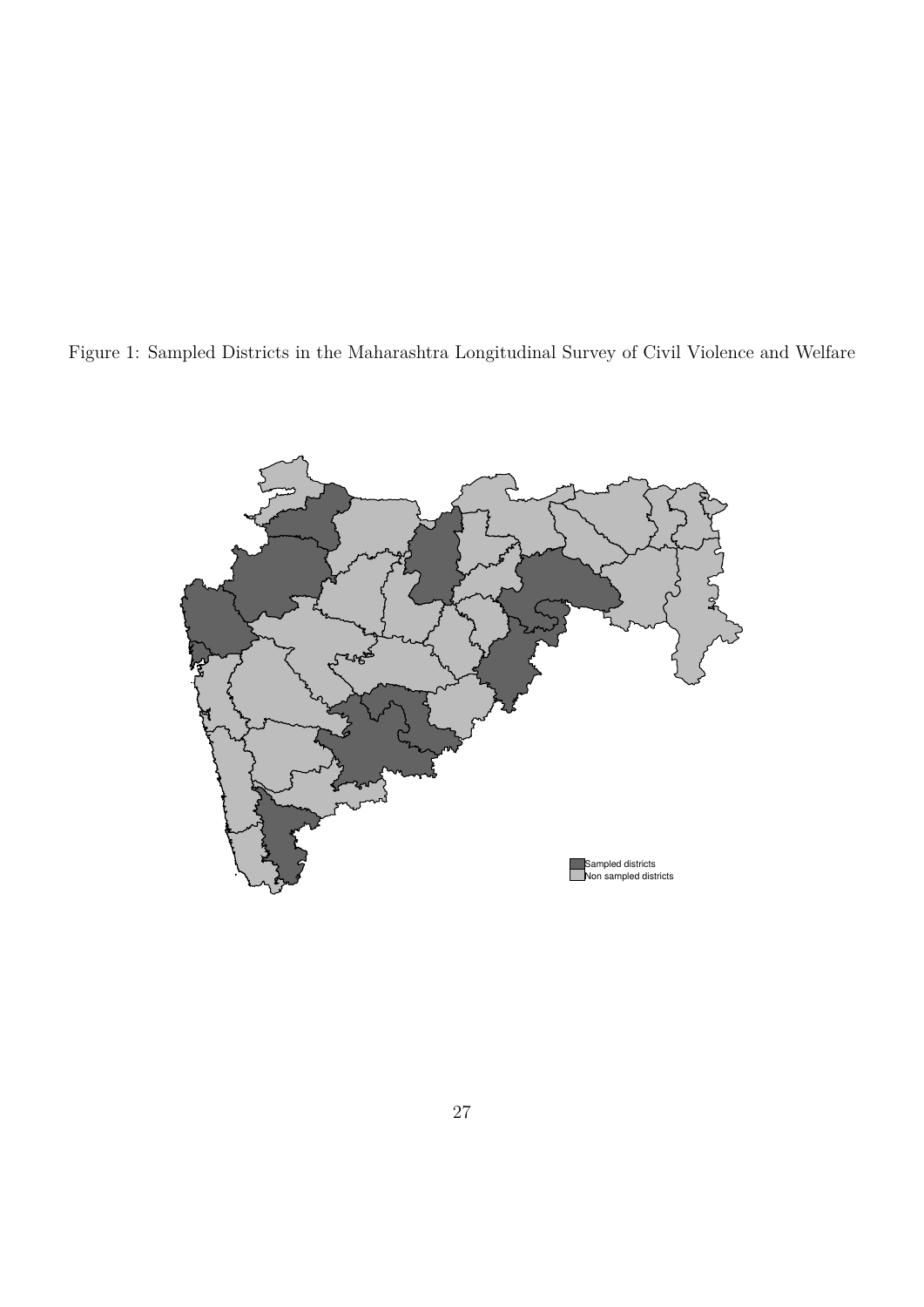| Variable                      | Mean     | Std. Dev. | N    |
|-------------------------------|----------|-----------|------|
| Index of visible assets       | 0.279    | 0.228     | 1089 |
| Distance to police (minutes)  | 14.414   | 10.499    | 1084 |
| Trust police                  | 0.609    | 0.488     | 1089 |
| <b>Trust Neighbors</b>        | 0.381    | 0.486     | 1089 |
| Presence of unsafe place      | 0.106    | 0.308     | 971  |
| Size of dwelling (Sq. Meters) | 186.528  | 169.168   | 1086 |
| Permanent materials           | 0.554    | 0.497     | 1089 |
| Daily earnings                | 0.331    | 0.471     | 1089 |
| Engaged in civic life         | 0.136    | 0.343     | 1089 |
| Engaged in self-help group    | 0.057    | 0.232     | 1089 |
| Years in house                | 17.716   | 14.185    | 1081 |
| Can use savings               | 0.564    | 0.496     | 1086 |
| Index of non-visible assets   | 0.44     | 0.201     | 1089 |
| Shop owner                    | 0.103    | 0.304     | 1089 |
| Can rely on community's help  | 0.121    | 0.326     | 1085 |
| Income per capita             | 1478.339 | 2475.324  | 1089 |
| Hindu                         | 0.537    | 0.499     | 1089 |
| Muslim                        | 0.393    | 0.489     | 1089 |
| <b>Buddhist</b>               | 0.058    | 0.234     | 1089 |
| Other religion                | 0.012    | 0.109     | 1089 |
| Marathi                       | 0.493    | 0.5       | 1089 |
| ST                            | 0.069    | 0.253     | 871  |
| SC                            | 0.147    | 0.354     | 871  |
| $_{\rm{OBC}}$                 | 0.355    | 0.479     | 871  |
| Other caste                   | 0.429    | 0.495     | 871  |
| Temple in neighborhood        | 0.488    | 0.5       | 1089 |
| Mosque in neighborhood        | 0.377    | 0.485     | 1089 |
| Market in neighborhood        | 0.199    | 0.4       | 1089 |
| Chowk in neighborhood         | 0.421    | 0.494     | 1089 |

Table 1: Summary statistics

*Continued on next page*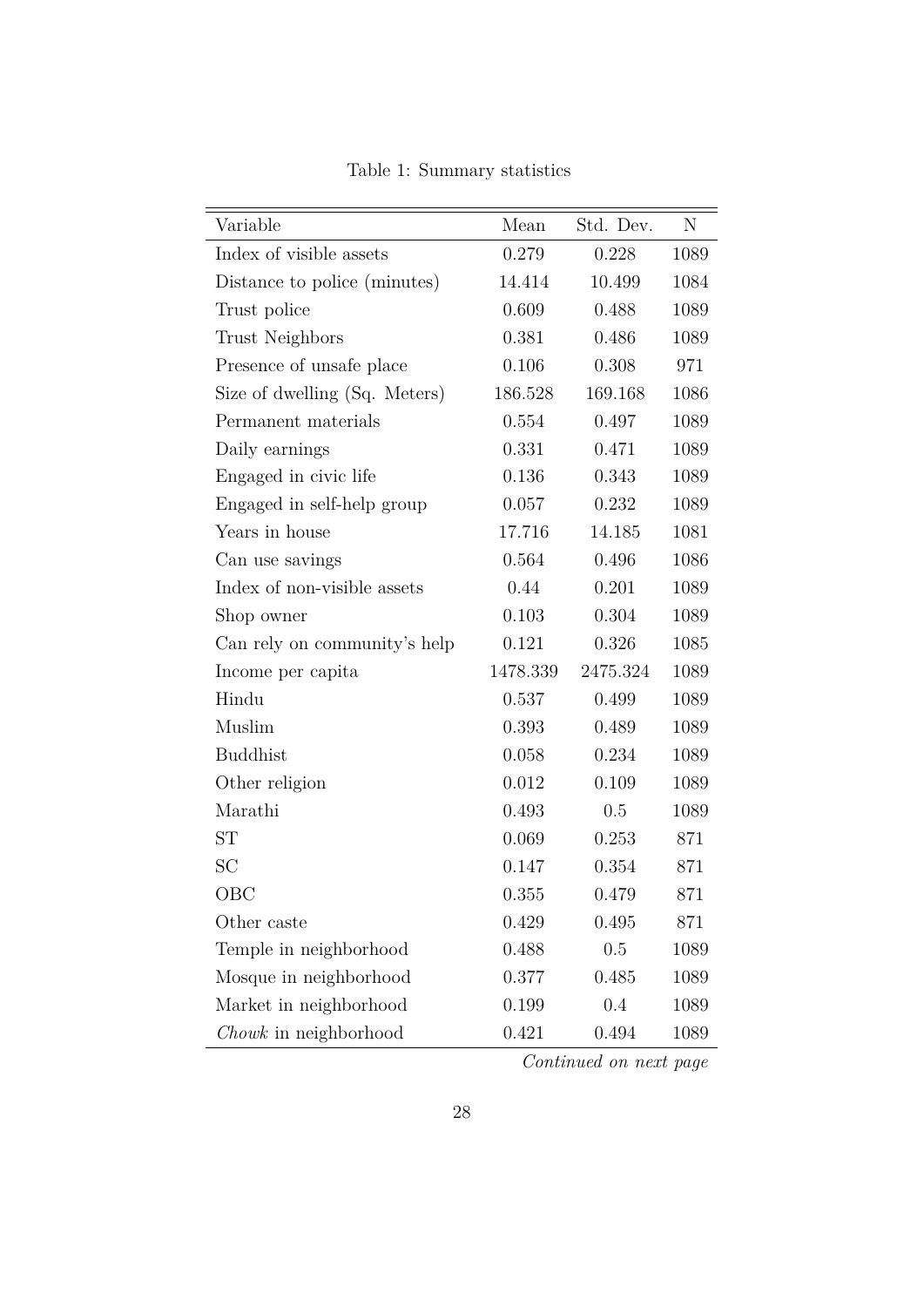<span id="page-29-0"></span>

| Variable                            | Mean   | Std. Dev. | N    |
|-------------------------------------|--------|-----------|------|
| Police station in neighborhood      | 0.111  | 0.314     | 1089 |
| Caste fractionalization index       | 0.585  | 0.102     | 1089 |
| Caste polarization index            | 0.834  | 0.089     | 1089 |
| Religious fractionalization index   | 0.342  | 0.171     | 1089 |
| Religious polarization index        | 0.613  | 0.279     | 1089 |
| <i>jati</i> fractionalization index | 0.828  | 0.068     | 1089 |
| <i>jati</i> polarization index      | 0.494  | 0.117     | 1089 |
| Hours of electricity                | 18.799 | 3.846     | 1089 |
| Hours of running water              | 3.748  | 7.424     | 1089 |
| Toilets in the house                | 0.568  | 0.496     | 1088 |
| Community toilets                   | 0.273  | 0.446     | 1088 |
| Open defecation                     | 0.159  | 0.366     | 1088 |

Table 1 –*Continued from previous page*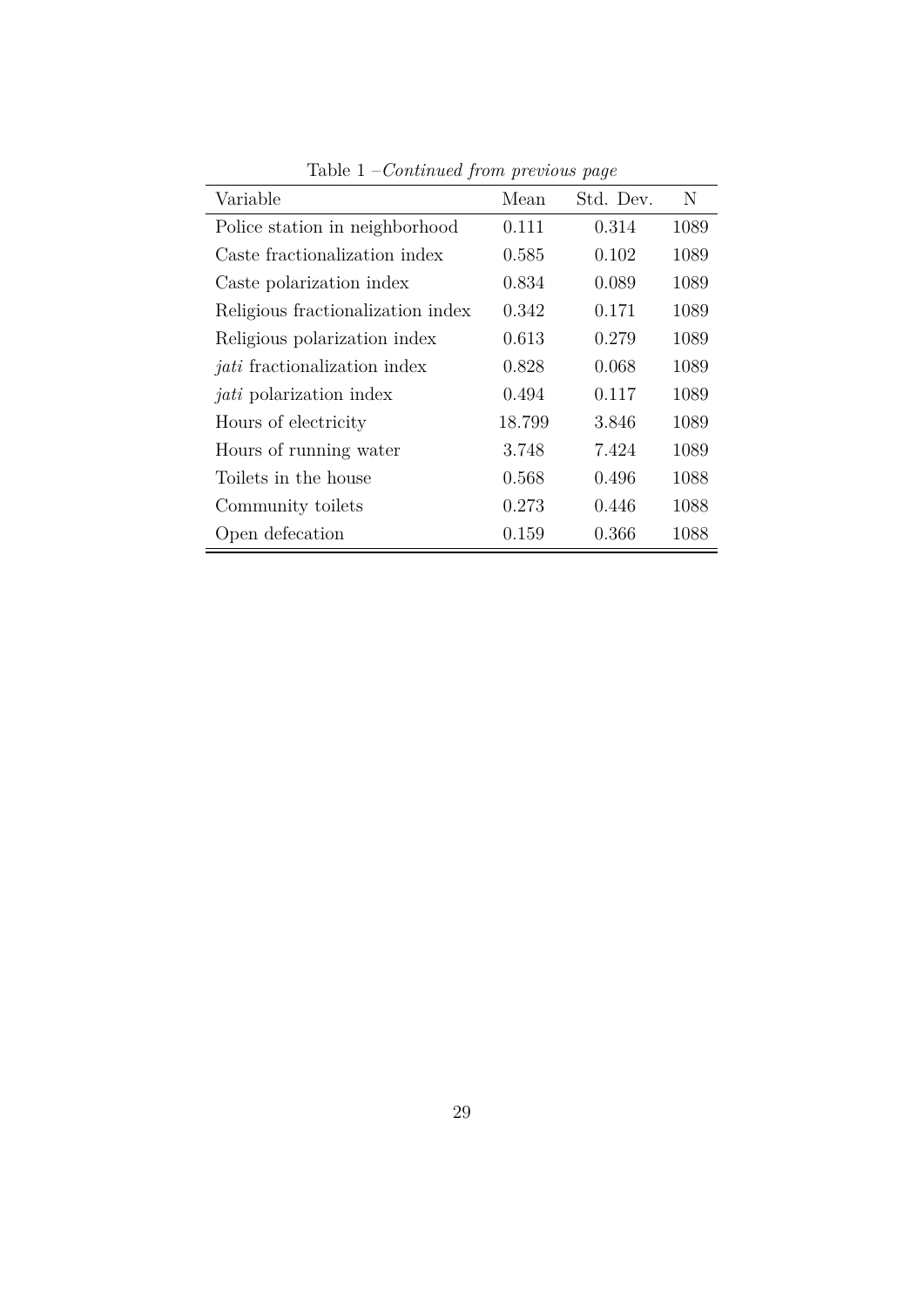| type of violence   | Mean             | Median           | Max              | Intra-neighborhood |
|--------------------|------------------|------------------|------------------|--------------------|
|                    | (standard error) | per neighborhood | per neighborhood | correlation        |
| Riot               | 0.22<br>(0.41)   | 0.08             | 0.92             | 0.55               |
| Stone pelting      | 0.19<br>(0.39)   | 0.08             | 0.8              | 0.43               |
| Public fight       | 0.21<br>(0.41)   | 0.14             | 0.88             | 0.28               |
| Curfew             | 0.14<br>(0.35)   | $\overline{0}$   | 0.72             | 0.37               |
| Tire burning       | 0.08<br>(0.28)   | 0.04             | 0.54             | 0.22               |
| Bandh              | 0.08<br>(0.27)   | 0.04             | 0.44             | 0.13               |
| Bottle throwing    | 0.07<br>(0.25)   | $\overline{0}$   | 0.14             | 0.14               |
| Damage to property | 0.06<br>(0.24)   | $\theta$         | 0.44             | 0.17               |
| Police harassment  | 0.03<br>(0.16)   | $\theta$         | 0.21             | 0.06               |

<span id="page-30-0"></span>Table 2: Household exposure to various forms of civil violence

Note: Exposure to each type of violence is defined as respondents reporting at least one occurrence.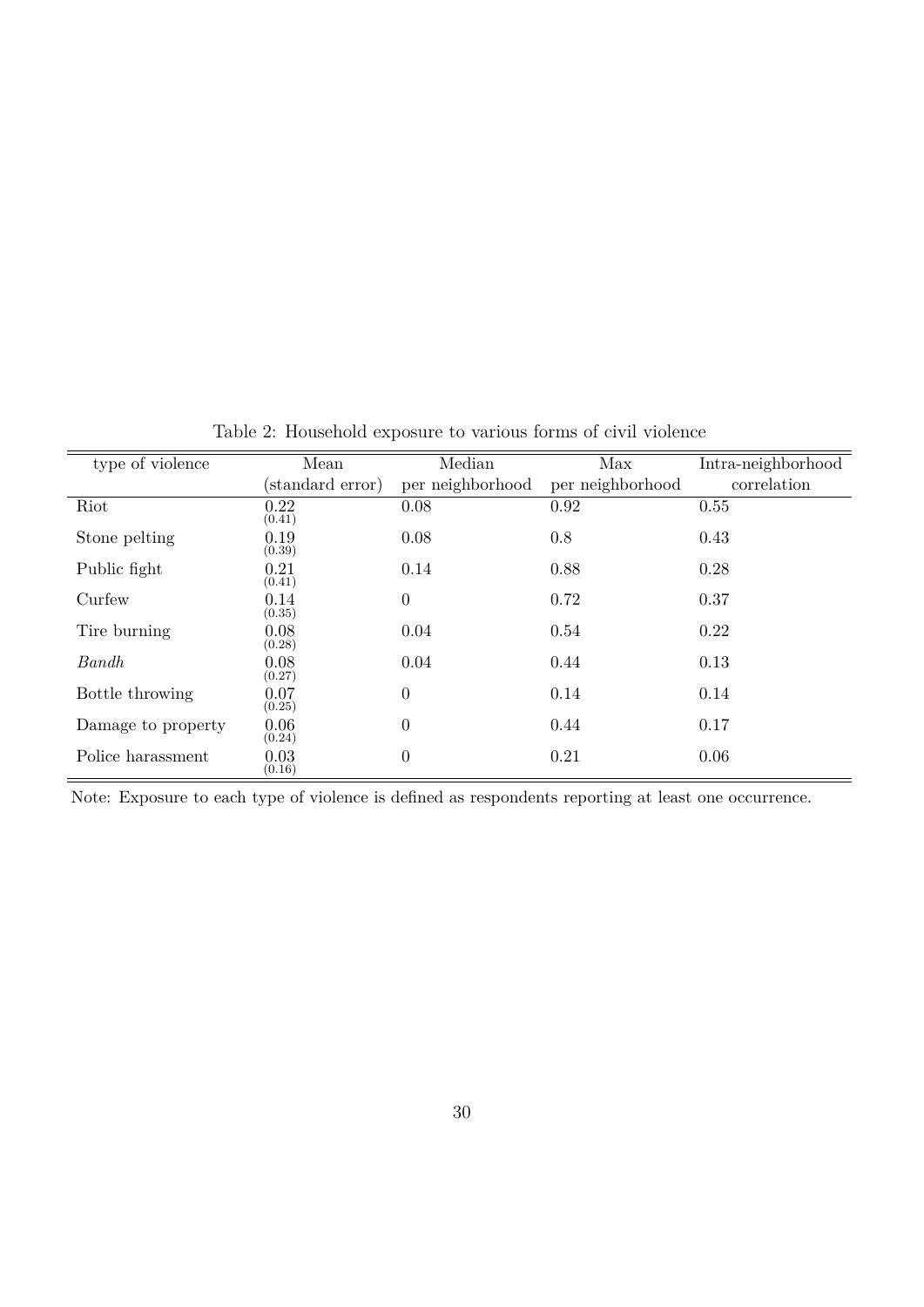| Characteristics associated with sen reported victimization by |              | Mean                 | Ho: no difference in means |
|---------------------------------------------------------------|--------------|----------------------|----------------------------|
|                                                               |              | (Standard deviation) | $[p\text{-value}]$         |
|                                                               |              | Victim of riot       |                            |
| variables                                                     | $_{\rm Yes}$ | No                   |                            |
| Shop                                                          | 0.098        | 0.140                | 0.042                      |
|                                                               | (0.010)      | (0.030)              | (0.131)                    |
| Visible assets index <sup>a</sup>                             | 0.352        | 0.269                | 0.083                      |
|                                                               | (0.020)      | (0.007)              | (0.000)                    |
| Size house (Sq. meters)                                       | 251.494      | 177.228              | 74.266                     |
|                                                               | (16.845)     | (5.285)              | (0.000)                    |
| Presence of unsafe place                                      | 0.228        | 0.088                | 0.141                      |
|                                                               | (0.037)      | (0.010)              | (0.000)                    |
| Distance to police station (minutes)                          | 15.066       | 14.321               | 0.746                      |
|                                                               | (0.820)      | (0.345)              | (0.439)                    |
| <b>Building</b>                                               | 0.515        | 0.559                | $-0.045$                   |
|                                                               | (0.043)      | (0.016)              | (0.328)                    |
| Years in house                                                | 18.870       | 17.537               | 1.433                      |
|                                                               | (1.263)      | (0.459)              | (0.272)                    |
| Trust local police                                            | 0.699        | 0.596                | 0.102                      |
|                                                               | (0.039)      | (0.345)              | (0.022)                    |
| Member of local organization                                  | 0.228        | 0.123                | 0.105                      |
|                                                               | (0.036)      | (0.011)              | (0.001)                    |
| Trust neighbors                                               | 0.368        | 0.383                | $-0.015$                   |
|                                                               | (0.041)      | (0.016)              | (0.730)                    |
| Use savings in case of need                                   | 0.507        | 0.572                | $-0.064$                   |
|                                                               | (0.043)      | (0.016)              | (0.158)                    |
| Ask for community in case of need                             | 0.066        | 0.129                | $-0.062$                   |
|                                                               | (0.021)      | (0.011)              | (0.037)                    |
| Income per capita $(Rs)^b$                                    | 1797         | 1365                 | 432                        |
|                                                               | (200)        | (43)                 | (0.002)                    |
| Subjective welfare                                            | 4.044        | 4.149                | $-0.105$                   |
|                                                               | (0.139)      | (0.049)              | (0.453)                    |
| Non-visible assets index <sup>c</sup>                         | 0.461        | 0.437                | 0.024                      |
|                                                               | (0.017)      | (0.007)              | (0.186)                    |
| Hours of electricity per day                                  | 17.764       | 18.946               | $-1.182$                   |
|                                                               | (0.352)      | (0.122)              | (0.001)                    |
| Hours of running water per day                                | 5.151        | 3.547                | 1.603                      |
|                                                               | (0.723)      | (0.235)              | (0.018)                    |
| Daily earner                                                  | 0.346        | 0.329                | 0.016                      |
|                                                               | (0.041)      | (0.015)              | (0.709)                    |

<span id="page-31-0"></span>Table 3: Characteristics associated with self-reported victimization by riots

Note: *a*: the list of visible assets comprises phone, electric oven, computer, fridge, CD/DVD player, radio, TV, iron, mixer, kerosene stove, gas stove, washing machine, fan, furnitures and steel cupboard. *b*: we have excluded one household whose reported income per capita is 66,667 rupees, i.e. almost 70 times more than the median in the sample. Keeping this observation would bias the statistical tests. *c*: the list of non visible assets comprises cycle, scooter, car, air conditioner, inverter, and dish TV.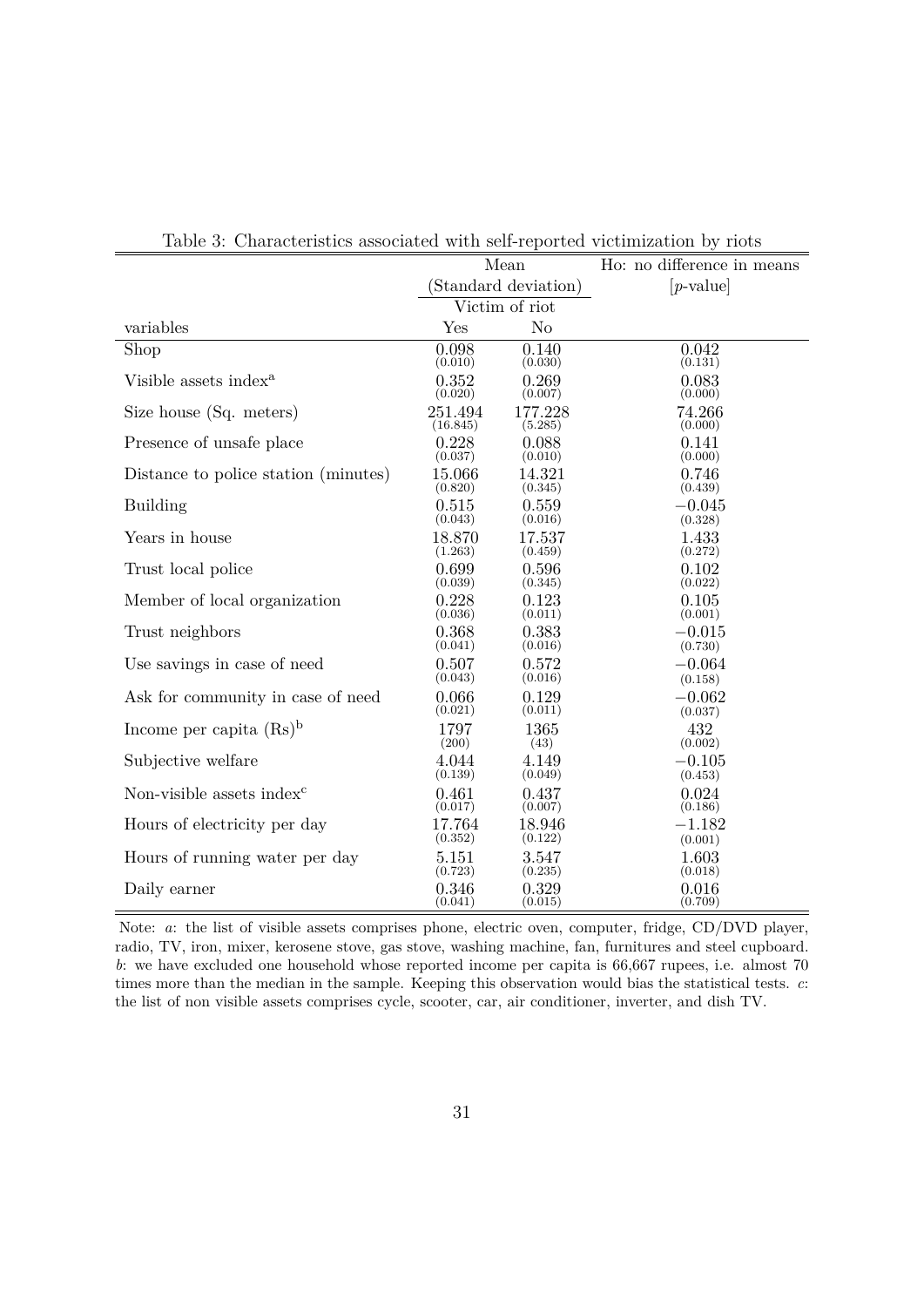<span id="page-32-0"></span>

|                             |         | тали +. типдовы аннивнопы ани утлиппавноп |                            |
|-----------------------------|---------|-------------------------------------------|----------------------------|
|                             |         | Mean                                      | Ho: no difference in means |
|                             |         | (Standard deviation)                      | $[p\text{-value}]$         |
|                             |         | Victim of riot                            |                            |
| variables                   | Yes     | N <sub>o</sub>                            |                            |
| Full sample                 |         |                                           |                            |
| Hindu                       | 0.676   | 0.517                                     | 0.159                      |
|                             | (0.040) | (0.016)                                   | (0.001)                    |
| Muslim                      | 0.257   | 0.412                                     | $-0.155$                   |
|                             | (0.038) | (0.016)                                   | (0.001)                    |
| <b>Buddhist</b>             | 0.059   | 0.058                                     | 0.001                      |
|                             | (0.020) | (0.008)                                   | (0.959)                    |
| <b>ST</b>                   | 0.081   | 0.067                                     | 0.013                      |
|                             | (0.027) | (0.009)                                   | (0.619)                    |
| <b>SC</b>                   | 0.121   | 0.150                                     | $-0.029$                   |
|                             | (0.033) | (0.013)                                   | (0.443)                    |
| OBC                         | 0.424   | 0.346                                     | 0.078                      |
|                             | (0.050) | (0.017)                                   | (0.125)                    |
| Marathi speaker             | 0.669   | 0.468                                     | 0.201                      |
|                             | (0.040) | (0.016)                                   | (0.000)                    |
| <i>Severe rioting sites</i> |         |                                           |                            |
| Hindu                       | 0.774   | 0.734                                     | 0.040                      |
|                             | (0.046) | (0.042)                                   | (0.528)                    |
| Muslim                      | 0.143   | 0.220                                     | $-0.077$                   |
|                             | (0.038) | (0.040)                                   | (0.173)                    |
| <b>Buddhist</b>             | 0.083   | 0.046                                     | 0.037                      |
|                             | (0.030) | (0.020)                                   | (0.288)                    |
| <b>ST</b>                   | 0.057   | 0.128                                     | $-0.071$                   |
|                             | (0.032) | (0.036)                                   | (0.089)                    |
| <b>SC</b>                   | 0.094   | 0.151                                     | $-0.057$                   |
|                             | (0.041) | (0.039)                                   | (0.168)                    |
| OBC                         | 0.491   | 0.349                                     | 0.142                      |
|                             | (0.069) | (0.052)                                   | (0.950)                    |
| Marathi speaker             | 0.821   | 0.697                                     | 0.124                      |
|                             | (0.042) | (0.044)                                   | (0.048)                    |

Table 4: Religious affiliations and victimization

Note: severe rioting site defined as a neighborhood in which at least 50% of the households reported a riot.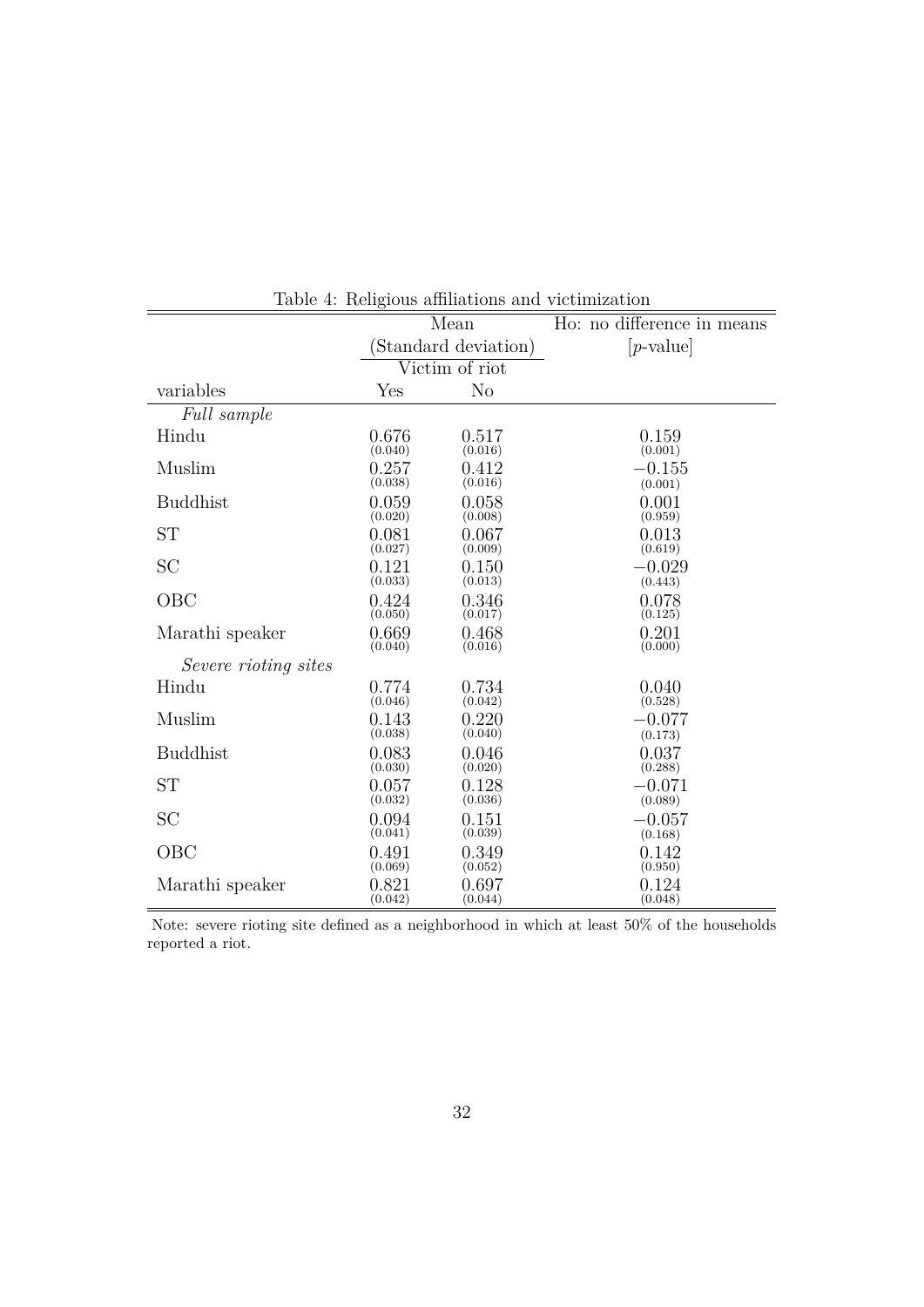| Dependent variable          | Household riot victimization |                        |                        |                        |                        |                        |  |
|-----------------------------|------------------------------|------------------------|------------------------|------------------------|------------------------|------------------------|--|
|                             | (1)                          | (2)                    | (3)                    | (4)                    | (5)                    | (6)                    |  |
| Level-1 variables           |                              |                        |                        |                        |                        |                        |  |
| Visible assets index        | 0.150<br>(0.933)             | 0.487<br>(0.847)       | 0.768<br>(0.838)       | 0.537<br>(0.863)       | 0.514<br>(0.841)       |                        |  |
| Distance to police station  | $-0.032*$<br>(0.019)         | $-0.033*$<br>(0.019)   | $-0.041**$<br>(0.020)  | $-0.048**$<br>(0.020)  | $-0.038**$<br>(0.019)  | $-0.014**$<br>(0.014)  |  |
| Size of house (Sq. meters)  | 0.001<br>(0.001)             | 0.001<br>(0.0001)      | 0.001<br>(0.001)       | 0.001<br>(0.001)       | 0.001<br>(0.001)       |                        |  |
| Permanent materials         | $-0.282$<br>(0.318)          | $-0.309$<br>(0.311)    | $-0.303$<br>(0.313)    | $-0.407$<br>(0.327)    | $-0.437$<br>(0.318)    |                        |  |
| Presence of unsafe place    | $1.614***$<br>(0.428)        | $1.628***$<br>(0.430)  | $1.753***$<br>(0.437)  | $1.924***$<br>(0.465)  | $1.984***$<br>(0.452)  | $1.114***$<br>(0.355)  |  |
| Shop owner                  | 0.602<br>(0.452)             | 0.504<br>(0.443)       | 0.466<br>(0.439)       | 0.554<br>(0.458)       | 0.348<br>(0.440)       |                        |  |
| Trust police                | 0.455<br>(0.337)             | 0.469<br>(0.338)       | 0.373<br>(0.341)       | 0.351<br>(0.353)       | 0.300<br>(0.344)       |                        |  |
| Trust neighbors             | $-0.583*$<br>(0.314)         | $-0.587*$<br>(0.313)   | $-0.516*$<br>(0.311)   | $-0.597*$<br>(0.324)   | $-0.546*$<br>(0.315)   | $-0.465*$<br>(0.256)   |  |
| Community's help            | $-1.331**$<br>(0.560)        | $-1.353**$<br>(0.568)  | $-1.274***$<br>(0.566) | $-1.216**$<br>(0.580)  | $-1.290**$<br>(0.577)  | $-1.315***$<br>(0.479) |  |
| Civic life                  | $1.270***$<br>(0.394)        | $1.256***$<br>(0.389)  |                        |                        |                        |                        |  |
| Women group                 |                              |                        | $1.682***$<br>(0.557)  | $1.772***$<br>(0.572)  | $1.872***$<br>(0.546)  | $1.253***$<br>(0.479)  |  |
| Duration                    | $-0.008$<br>(0.011)          | $-0.007$<br>(0.011)    | $-0.007$<br>(0.011)    | $-0.010$<br>(0.011)    | $-0.005$<br>(0.011)    |                        |  |
| Muslim                      | 0.713<br>(0.565)             | 0.744<br>(0.564)       | 0.798<br>(0.572)       | 0.554<br>(0.458)       | $0.954*$<br>(0.568)    | 0.402<br>(0.453)       |  |
| Marathi                     | $1.072**$<br>(0.528)         | $1.085**$<br>(0.527)   | $1.069**$<br>(0.533)   | $1.100*$<br>(0.579)    | $1.043*$<br>(0.540)    | 0.615<br>(0.428)       |  |
| OBC                         | 0.460<br>(0.425)             | 0.467<br>(0.424)       | 0.522<br>(0.429)       | $0.736*$<br>(0.437)    | 0.473<br>(0.412)       |                        |  |
| Higher caste                | 0.293<br>(0.439)             | 0.308<br>(0.439)       | 0.400<br>(0.442)       | 0.660<br>(0.454)       | 0.537<br>(0.432)       |                        |  |
| Daily earner                | 0.406<br>(0.350)             |                        |                        |                        |                        |                        |  |
| Use savings in case of need | $-0.986***$<br>(0.316)       | $0.967***$<br>(0.315)  | $-1.000***$<br>(0.318) | $-1.113***$<br>(0.329) | $-1.155***$<br>(0.323) | $-0.873***$<br>(0.254) |  |
| Non visible assets index    | 0.231<br>(1.107)             |                        |                        |                        |                        |                        |  |
| Income per capita           | $0.0002*$<br>(0.0001)        | $0.0002**$<br>(0.0001) | $0.0002**$<br>(0.0001) | $0.0003**$<br>(0.0001) | $0.0003**$<br>(0.0001) | $0.0002**$<br>(0.0001) |  |
| Subjective welfare          |                              | $-0.151$<br>(0.137)    | $-0.167$<br>(0.136)    | $-0.183$<br>(0.140)    | $-0.167$<br>(0.135)    |                        |  |
|                             |                              |                        |                        |                        | Continued on next page |                        |  |

Table 5: Coefficients of a three-Level logit with neighborhood and district random effects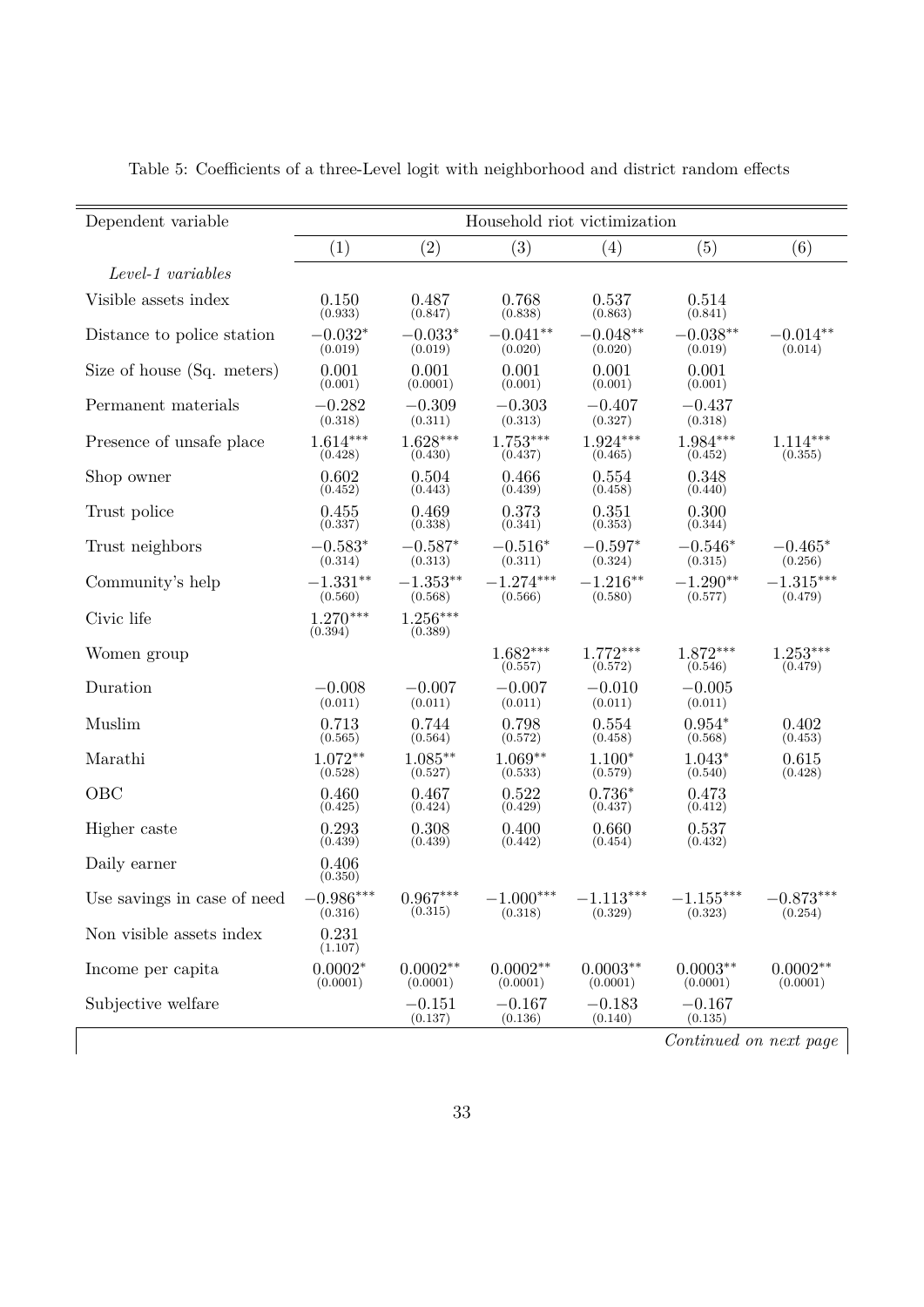|                             |                        |                        |                        |                       | Lables – Continued from tast page |                        |
|-----------------------------|------------------------|------------------------|------------------------|-----------------------|-----------------------------------|------------------------|
|                             | (1)                    | (2)                    | (3)                    | (4)                   | (5)                               | (6)                    |
| $Level-2\ variables$        |                        |                        |                        |                       |                                   |                        |
| Jati fractionalization      |                        |                        |                        | $-0.688$<br>(8.371)   |                                   |                        |
| Caste fractionalization     |                        |                        |                        | 17.905**<br>(8.580)   | 12.025***<br>(3.168)              | $6.761***$<br>(2.323)  |
| Religious fractionalization |                        |                        |                        | 1.218<br>(2.307)      |                                   |                        |
| Presence of temple          |                        |                        |                        | 0.141<br>(0.787)      |                                   |                        |
| Presence of market          |                        |                        |                        | $-1.096$<br>(0.971)   |                                   |                        |
| Presence of chowk           |                        |                        |                        | 0.432<br>(1.006)      |                                   |                        |
| Presence of police          |                        |                        |                        | $-0.545$<br>(1.201)   |                                   |                        |
| Size of house (Sq. meters)  |                        |                        |                        | $-0.005$<br>(0.011)   |                                   |                        |
| Permanent materials         |                        |                        |                        | $-3.105$<br>(3.172)   |                                   |                        |
| Visible assets index        |                        |                        |                        | 9.033<br>(8.606)      | 0.901<br>(3.427)                  |                        |
| Shop owner                  |                        |                        |                        | $-6.921$<br>(7.188)   |                                   |                        |
| Trust neighbors             |                        |                        |                        | $-1.645$<br>(3.029)   | $-2.198$<br>(1.742)               | $-1.902$<br>(1.472)    |
| Community's help            |                        |                        |                        | $-13.100$<br>(8.472)  | $-11.463***$<br>(4.027)           | $-9.554***$<br>(2.892) |
| Muslim                      |                        |                        |                        | 1.083<br>(2.602)      |                                   |                        |
| Marathi                     |                        |                        |                        | 0.128<br>(3.085)      |                                   |                        |
| OBC                         |                        |                        |                        | $-0.289$<br>(4.605)   |                                   |                        |
| Higher caste                |                        |                        |                        | 1.216<br>(3.873)      |                                   |                        |
| Use savings                 |                        |                        |                        | $6.900**$<br>(3.230)  | $5.944***$<br>(2.126)             | $6.823***$<br>(1.655)  |
| Income per capita           |                        |                        |                        |                       | $1.0001*$<br>(0.0001)             | $1.0001*$<br>(0.0001)  |
| Constant                    | $-4.237***$<br>(1.091) | $-3.554***$<br>(1.060) | $-3.439***$<br>(1.058) | $-15.648*$<br>(8.159) | $-11.970***$<br>(2.687)           | $-8.967***$<br>(1.991) |
| Variance of                 |                        |                        |                        |                       |                                   |                        |
| neighborhood effects        | 0.708<br>(0.479)       | 0.673<br>(0.464)       | 0.801<br>(0.516)       | 0.000<br>(0.000)      | 0.000<br>(0.000)                  | 0.036<br>(0.131)       |
| Variance of                 |                        |                        |                        |                       |                                   |                        |

Table5*– Continued from last page*

*Continued on next page*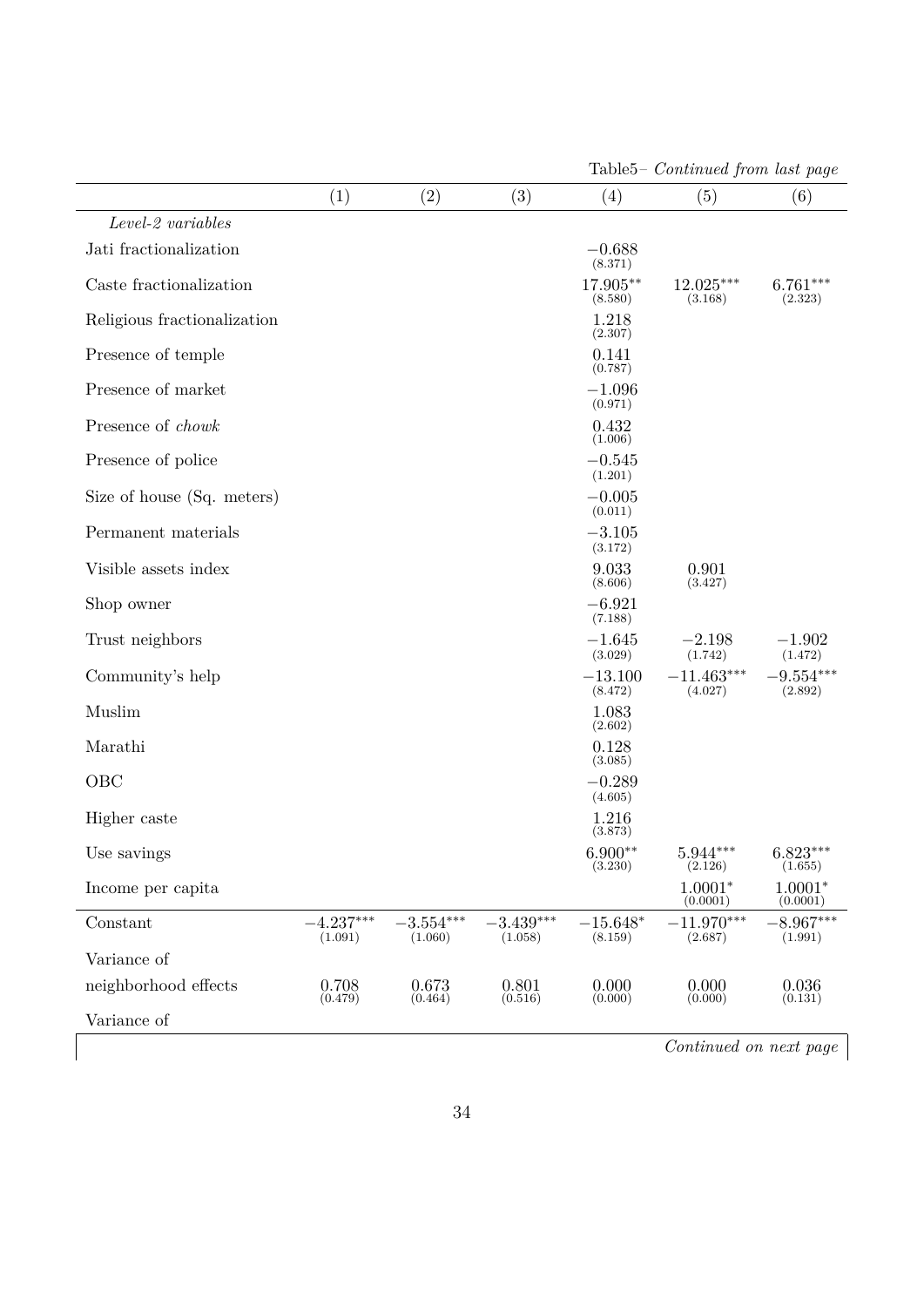Table5*– Continued from last page*

<span id="page-35-0"></span>

|                                                   |                  | $\mathbf{2}^{\prime}$ | $\left(3\right)$ | $\left(4\right)$ | (5)              | (6)              |
|---------------------------------------------------|------------------|-----------------------|------------------|------------------|------------------|------------------|
| district effects                                  | 3.811<br>(2.238) | 3.754<br>(2.201)      | 3.619<br>(2.147) | 3.878<br>(3.119) | 4.753<br>(3.084) | 5.002<br>(2.826) |
| LR test p-value                                   | 0.000            | 0.000                 | 0.000            | 0.000            | 0.000            | 0.000            |
| Observations                                      | 769              | 769                   | 769              | 769              | 769              | 963              |
| ***: $p < 0.01$ , **: $p < 0.05$ , ***: $p < 0.1$ |                  |                       |                  |                  |                  |                  |
|                                                   |                  |                       |                  |                  |                  |                  |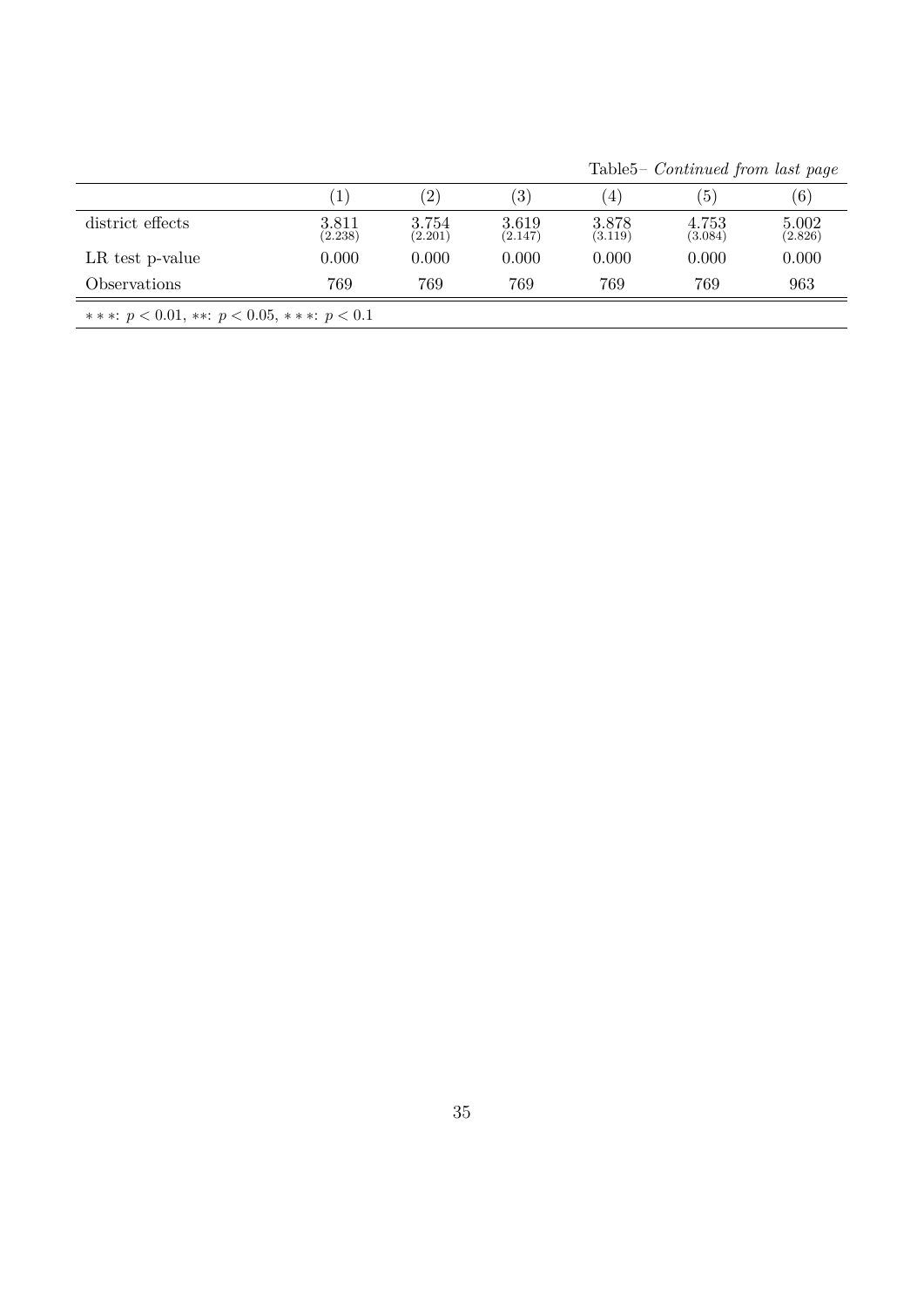<span id="page-36-0"></span>

| Dep. variable: Victims      | All                     | All                    | All                     | All                     | Indirect               | All                    | All                    |
|-----------------------------|-------------------------|------------------------|-------------------------|-------------------------|------------------------|------------------------|------------------------|
| Sample                      | Full                    | Full                   | Full                    | $\overline{w/o$ Mumbai  | Full                   | Full                   | Full                   |
|                             |                         |                        |                         | $\&$ Thane              |                        |                        |                        |
| Estimator                   | Three levels            | Neighborhood           | District                | Three levels            | Three levels           | Three levels           | Three levels           |
|                             | RE                      | FE                     | FE                      | RE                      | RE                     | RE                     | RE                     |
|                             | $\overline{(1)}$        | $\overline{(2)}$       | $\overline{(3)}$        | $\overline{(4)}$        | $\overline{(5)}$       | $\overline{(6)}$       | $\overline{(7)}$       |
| Distance to police station  | $-0.013$<br>(0.014)     | $-0.023$<br>(0.017)    | $-0.017$<br>(0.017)     | $-0.019$<br>(0.015)     | $-0.024$<br>(0.017)    | $-0.016$<br>(0.014)    | $-0.013$<br>(0.014)    |
| Presence of unsafe place    | $1.105***$<br>(0.354)   | $1.021*$<br>(0.550)    | $1.109**$<br>(0.550)    | $0.865**$<br>(0.374)    | $0.885**$<br>(0.393)   | $1.167***$<br>(0.364)  | $1.033***$<br>(0.350)  |
| Trust neighbors             | $-0.467*$<br>(0.256)    | $-0.466$<br>(0.329)    | $-0.459$<br>(0.391)     | $-0.462*$<br>(0.258)    | $-0.643**$<br>(0.282)  | $-0.442*$<br>(0.258)   | $-0.534**$<br>(0.255)  |
| Community's help            | $-1.317***$<br>(0.479)  | $-1.215***$<br>(0.465) | $-1.293***$<br>(0.334)  | $-1.305***$<br>(0.477)  | $-1.582***$<br>(0.574) | $-1.215**$<br>(0.488)  | $-1.321***$<br>(0.479) |
| Women group                 | $1.239***$<br>(0.479)   | $1.237***$<br>(0.441)  | $1.286***$<br>(0.287)   | $1.232***$<br>(0.477)   | $1.355***$<br>(0.511)  | $1.340***$<br>(0.480)  | $1.318***$<br>(0.479)  |
| Muslim                      | 0.412<br>(0.452)        | 0.166<br>(0.592)       | 0.396<br>(0.382)        | 0.270<br>(0.473)        | 0.280<br>(0.511)       | 0.373<br>(0.462)       |                        |
| Marathi                     | 0.623<br>(0.427)        | 0.350<br>(0.626)       | 0.584<br>(0.573)        | 0.487<br>(0.443)        | 0.644<br>(0.472)       | 0.592<br>(0.437)       |                        |
| Use savings in case of need | $-0.872***$<br>(0.253)  | $-0.846***$<br>(0.301) | $-0.872**$<br>(0.345)   | $-0.900***$<br>(0.261)  | $-0.690**$<br>(0.280)  | $-0.895***$<br>(0.257) | $-0.851***$<br>(0.252) |
| Income per capita           | $0.0002**$<br>(0.0001)  | $0.0002*$<br>(0.0001)  | $0.0002*$<br>(0.0001)   | $0.0002**$<br>(0.0001)  | $0.0002**$<br>(0.0001) | $0.0002**$<br>(0.0001) | $0.0002**$<br>(0.0001) |
| Level-2 covariates          |                         |                        |                         |                         |                        |                        |                        |
| Caste fractionalization     | $6.517***$<br>(2.324)   |                        | $6.838**$<br>(3.225)    | $7.539***$<br>(2.686)   | $6.425**$<br>(2.774)   | $6.561**$<br>(2.381)   | $7.180***$<br>(2.545)  |
| Trust neighbors             | $-1.716$<br>(1.493)     |                        | $-2.614*$<br>(1.583)    | $-2.799*$<br>(1.628)    | $-1.556$<br>(1.837)    | $-1.883$<br>(1.517)    |                        |
| Community's help            | $-9.140***$<br>(2.925)  |                        | $-10.887***$<br>(1.381) | $-11.102***$<br>(3.069) | $-9.234***$<br>(3.460) | $-8.965***$<br>(2.995) | $-9.267***$<br>(3.244) |
| Use savings                 | $6.690***$<br>(1.653)   |                        | $6.995***$<br>(1.550)   | $7.207***$<br>(1.835)   | 7.469***<br>(2.049)    | $6.874***$<br>(1.691)  | $6.312***$<br>(1.675)  |
| Children present            |                         |                        |                         |                         |                        | 0.476<br>(0.325)       |                        |
| Other adults present        |                         |                        |                         |                         |                        | 0.221<br>(0.330)       |                        |
| Spouse present              |                         |                        |                         |                         |                        | $-0.378$<br>(0.381)    |                        |
| Female respondent           |                         |                        |                         |                         |                        | $-0.164$<br>(0.267)    |                        |
| Level-3 variables           |                         |                        |                         |                         |                        |                        |                        |
| Caste fractionalization     | $16.872***$<br>(15.763) |                        |                         |                         |                        |                        |                        |
| Observations                | 963                     | 564                    | 877                     | 777                     | 939                    | 963                    | 963                    |

Table 6: Determinants of household riot victimization: alternative specifications

∗ <sup>∗</sup> <sup>∗</sup>: *<sup>p</sup> <sup>&</sup>lt;* <sup>0</sup>*.*01, ∗∗: *<sup>p</sup> <sup>&</sup>lt;* <sup>0</sup>*.*05, <sup>∗</sup> <sup>∗</sup> <sup>∗</sup>: *<sup>p</sup> <sup>&</sup>lt;* <sup>0</sup>*.*<sup>1</sup>

36